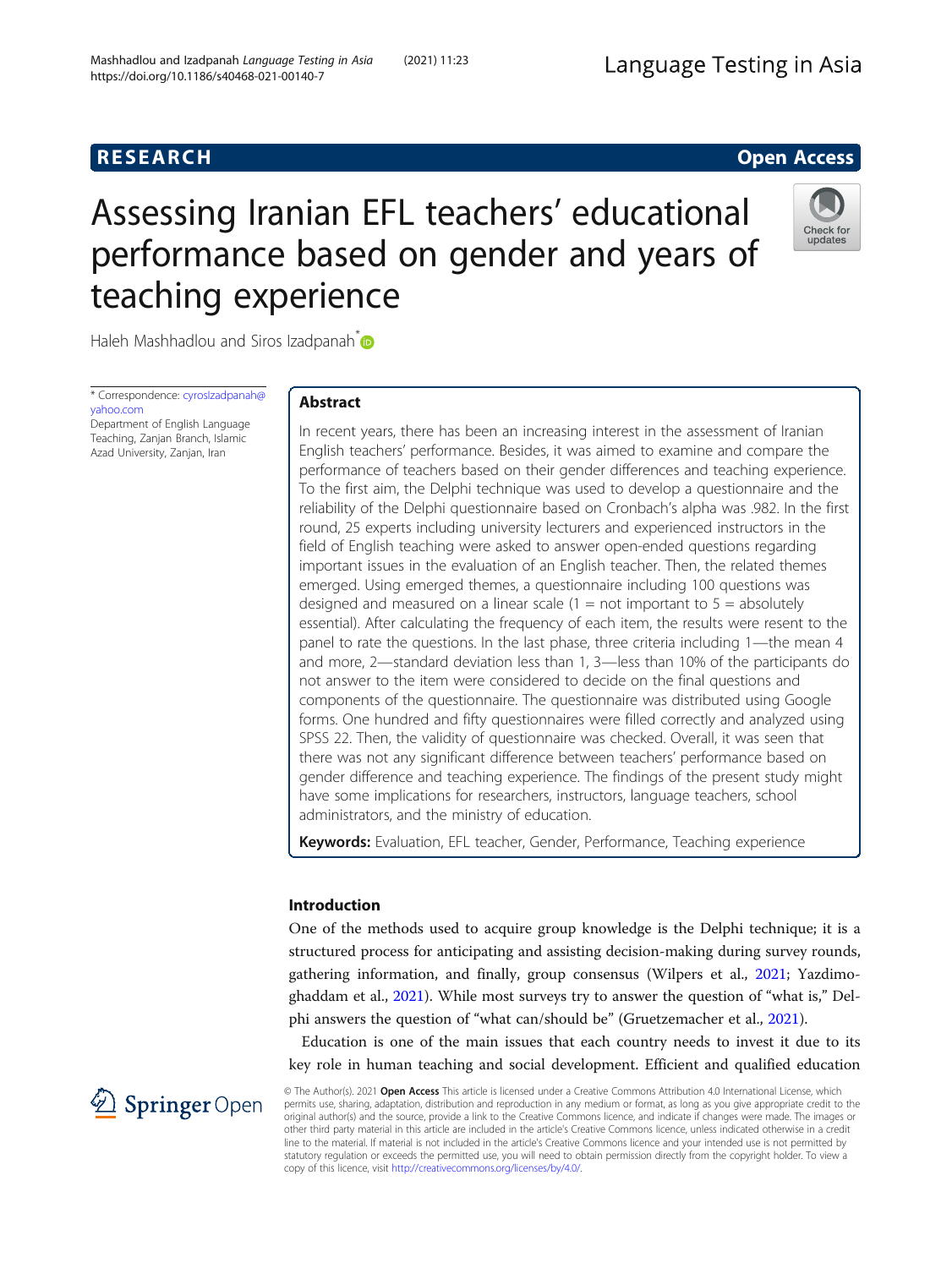systems make efforts to instruct educated and skillful individuals (Argudo Serrano et al., [2021](#page-22-0)). Every education program is developed to create a quality learning environment for students and learners using high academic standards (Pishghadam et al., [2021](#page-24-0)). High academic standards require effective teaching and learning which can be achieved through safe learning environments in schools and institutes, well-established academic standards, regular attendance, effective teachers, update facilities, and so on (Jackson Public Schools (JPS)., [2013](#page-23-0)).

Among all of the factors, teachers' performance is considered one of the important factors which play a pivotal role in effective teaching and quality learning (Challob, [2021](#page-23-0); Khaksefidi, [2015\)](#page-24-0). In other words, teachers' role is so important that can lead to academic standards. Effective, high-skilled, and motivated teachers can improve teaching and learning (Merati et al., [2021](#page-24-0); Santiago & Benavides, [2009](#page-24-0)). According to Galluzzo [\(2005\)](#page-23-0), the quality of teachers is a key element in student learning. Teacher performance and quality in teaching is a matter of importance in different areas of education and student learning. One of the challenging roles of teaching in education relates to language teaching in general and English language teaching specifically. Borg ([2006](#page-23-0)) and Mazandarani and Troudi [\(2021\)](#page-24-0) stated that being a foreign language teacher is different from other areas of teaching due to the content. Some research studies emphasized the role of language teachers and indicated that teachers' pedagogical skills, creativity, behaviors, enthusiasm, management, and fairness are considered as key characteristics of effective language teachers (Al-Thumali, [2011;](#page-22-0) Çelik et al., [2013;](#page-23-0) Looney, [2011](#page-24-0); Martin et al., [2006\)](#page-24-0). Regarding the importance of effective teaching and the key role of teachers in education, there should be some standards and criteria that measure and evaluate the efficiency of teachers' performance.

One common saying about teaching is that most experts agree that no factor in student learning is more important than the quality of the classroom teacher (Mahvelati, [2021](#page-24-0)). The most important factor in determining the success or failure of students is the class teacher (Johnson et al., [2021\)](#page-23-0). They believe that the effects of teachers on students' learning are few signs that the succeeding effective teachers can overcome the effects of weak and unqualified teachers.

Given what has been said, teacher evaluation cannot be ignored. The situation of educational evaluation and the establishment of performance accountability systems in many countries around the world are to increase the achievements of quality—educational justice (Pishghadam et al., [2021](#page-24-0)). Building mutual trust between principals, teachers, and students can be a means to improve teaching and thus student learning (Argudo Serrano et al., [2021\)](#page-22-0). To have effective instructors, we cannot just rely on preservice training programs or employment, and recruitment mechanisms, but in the age of information bombardment, teachers need to be able to adapt to continuous change through adaptation and continuous learning, thus developing teachers' knowledge, a key component of quality education (Firoozjahantigh et al., [2021\)](#page-23-0). Their evaluation is another necessary mechanism to ensure the competence and conscientiousness of teachers. Also, in many English language programs, systematic evaluation of teachers is rare (Yan et al., [2021](#page-25-0)). It is common and irregular to be done by managers and senior teachers who do not have enough time and knowledge to do so, so teaching English according to many experts, there is an urgent need for community evaluation for teachers (Mazandarani & Troudi, [2021](#page-24-0)). A review of the relevant literature shows that advances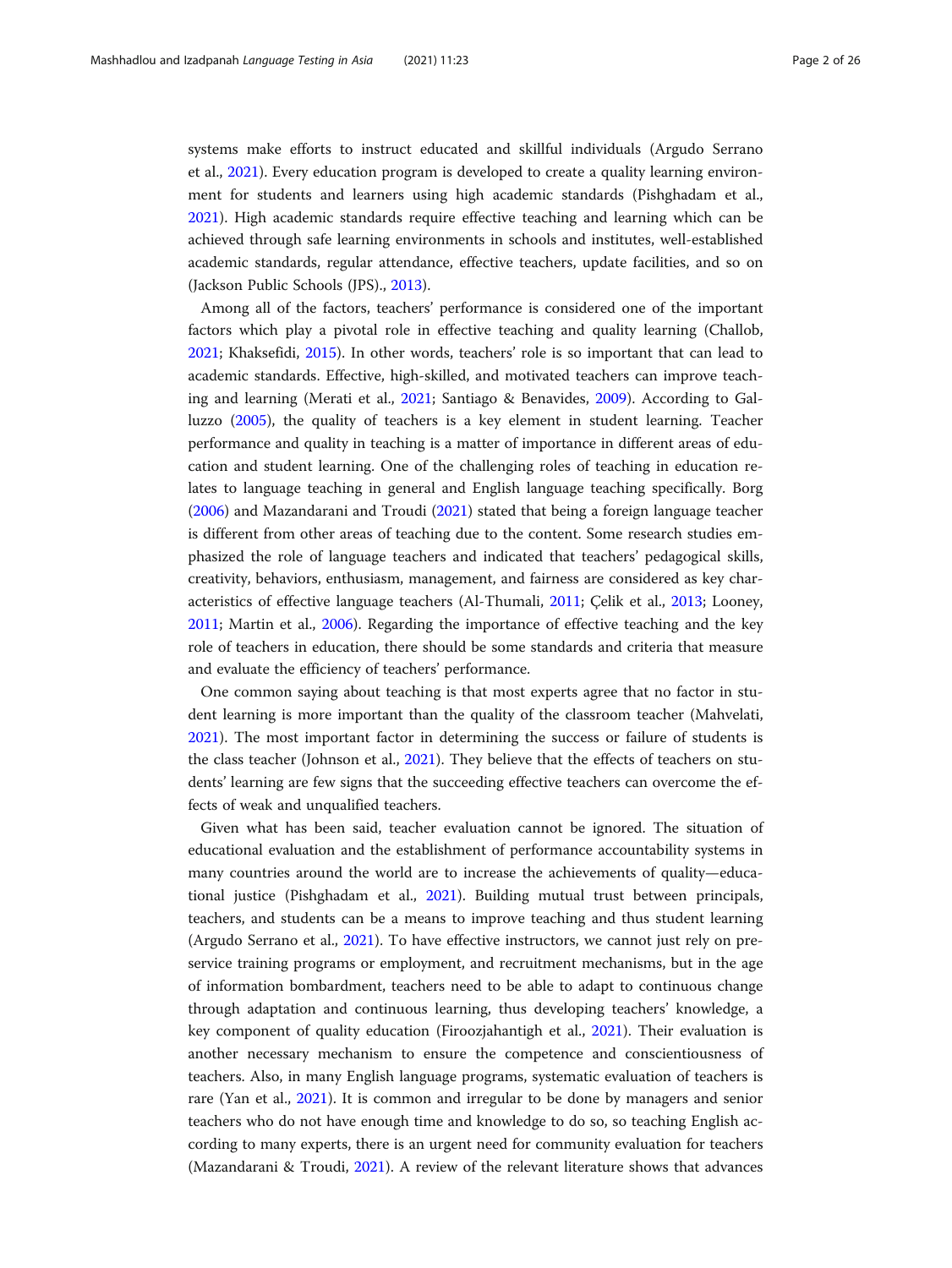have been made in the theoretical and practical areas of teacher evaluation in the field of teacher evaluation. In other words, teacher evaluation should create opportunities for teachers to become more professional, but it seems that the progress that has been made in the areas of educational evaluation in the evaluation system is not enough in Iran.

Reviewing the literature on teacher performance shows that there is an absence of an objective instrument that evaluates teacher quality comprehensively. In other words, one of the most prevalent ways of teacher evaluation is observation all over the world. But it should be taken into account that there are many different strategies such as portfolios, self-evaluation, student evaluation of teachers, peer evaluation, and parent evaluation that can be used to evaluate teacher performance (Borg, [2018](#page-23-0); Firoozjahantigh et al., [2021](#page-23-0)). In addition, using different sources for collecting evidence provides a more comprehensive tool of evaluation.

The next need for conducting the present study is that: In the ministry of education in Iran, there is not any written standard for EFL teacher evaluation; however, there is a structure of general standards for all teachers that do not appear to fulfill performance evaluation of EFL teachers (Ministry of Education, 2018). Since each subject matter of study in schools is different from each other, it is necessary for principals, policymakers, school principles to propose appropriate and thorough instrument in order to evaluate teacher performance of each school subject distinctively. Furthermore, it was found by the researchers that Teacher Education Center in Iran does not have any course, planning, workshop, or training on the standards of effective and quality teacher, i.e., teacher students are not exposed to standards and criteria that show the quality of effective teachers, especially EFL teachers. Therefore, assessment or an instrument that can present a rubric for teacher evaluation seems to be crucial. EFL teaching includes various important aspects affecting student learning which require to be addressed in teacher evaluation process. Additionally, there are some studies that emphasize the importance of the academic development of teachers. Studies on teacher evaluation stated that teaching is the core performance by teachers and effective teaching is not just instruction and testing (Khaksefidi, [2015](#page-24-0); Vinhais & Abelha, [2015](#page-24-0)). Similarly, Al-Thumali [\(2011\)](#page-22-0) emphasized that quality of teachers could improve the academic performance of students.

It can be stated that education in all fields, especially EFL teaching and learning requires some factors which can result in effective instruction and skillful educators. To this end, teachers and instructors play a pivotal role. However, teachers by themselves need to be educated and assessed in order to perform their best for better results in training and instructing successful students and learners. Thus, evaluating the performance of the EFL teachers can be regarded as an effective way to meet this requirement.

The present study aimed to assess Iranian EFL teachers in the context and compare the performance of teachers based on their gender and teaching experience.

#### Research questions

Regarding the purpose of the study, the following questions were raised and investigated.

Qualitative research question: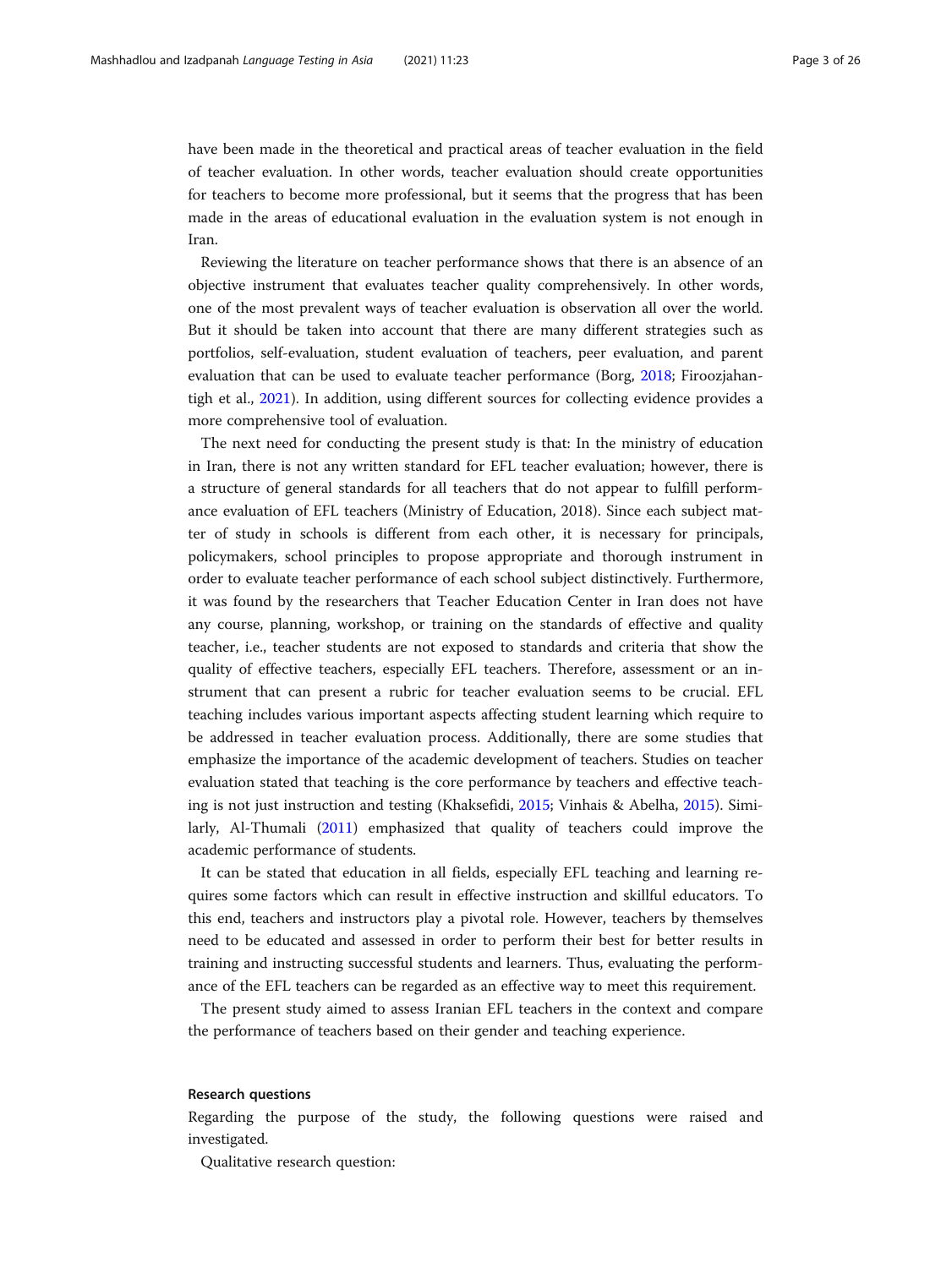1. What are the most notable areas for assessing Iranian EFL teachers' performance in the light of quality standards?

Quantitative research questions:

- 2. Are there any statistically significant differences between Iranian EFL teachers' performance based on their gender?
- 3. Are there any statistically significant differences between Iranian EFL teachers' performance based on years of teaching experience?

# Literature review

#### Teacher education

Education presents a significant function in training and preparing individuals for better living in societies. In other words, it has been stated that education includes teaching and learning methods utilized in schools and educational institutes similar to schools. Additionally, it is thought that the education system is a way of transmitting values and knowledge of societies (Mukerhji, [2019\)](#page-24-0). As it can be inferred, teacher education requires both pre-service and in-service development. It is important for teachers, students to be instructed about theories and practices of teaching before starting their profession. After graduation and while serving as teachers, it is required not only to gain the recent changes in approaches, methods, materials, assessment, and evaluation approaches for teachers but also to track their own teaching and evaluate their own performance based on quality standards. Rahman et al. ([2011\)](#page-24-0) believed that if teachers could not keep pace with changes in educational and pedagogical developments, they will not perform effectively. In other words, they stated that teacher training provides knowledge of the subject matter, skills of teaching, scientific methods, and academic qualification. Similarly, Irvine [\(2018](#page-23-0)) emphasized that the impact of individual teachers on the academic achievement of students is undeniable; therefore, it is of utmost importance that teachers be prepared for such a critical duty. In another finding, it was proposed that teacher professional knowledge and development including pre-service preparation and ongoing development strongly correlates with student achievement (Burroughs et al., [2019](#page-23-0)). They also stated that a good command of professional knowledge or the same subject matter and curricular knowledge influences teaching quality in the classroom.

#### English language teacher education

Some studies emphasized the need for effective and qualified teachers for better academic achievement of students (Jyoti Sankar, [2018](#page-23-0); Khanjani et al., [2017](#page-24-0)). Then, it was argued that effective teachers should spend pre-service and inservice education in order to be ready to provide effective instruction and teaching program in the classroom (Rahman et al., [2011\)](#page-24-0). Language teachers, especially English language teachers like all teachers should be prepared for teaching in language classroom.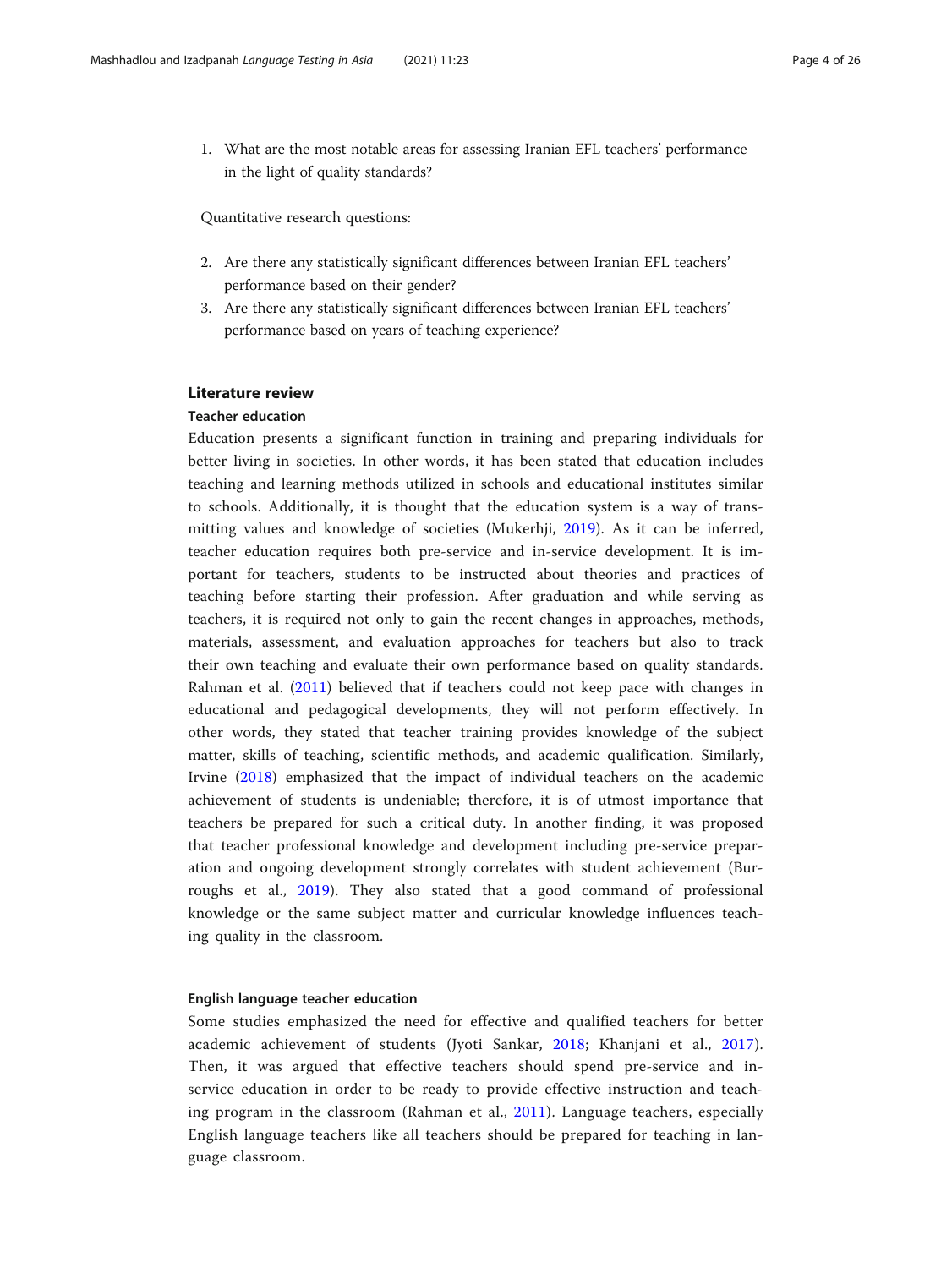#### English teacher education program in Iran

In Iran, teacher education program is held in universities (Teacher Training University) and higher education institutes. Content of education program for preparing teachers is designed by Ministry of Education. English textbooks are designed by the Ministry of Education, as well (Atai & Mazlum, [2013\)](#page-22-0). Teachers attend this pre-service program to gain related knowledge to teach in schools and institutes. Aghaalikhani and Maftoon ([2018](#page-22-0)) stated that autonomy and creativity have not been paid enough attention in teacher education programs in Iran; however, there is not a consistent education program that provides standardized curricula and methodology for student teachers and teachers. Among various fields of study, English teacher education program has been neglected not only in training autonomous and creative teachers but also in involving teachers in program development and planning (Baniasad-Azad et al., [2016](#page-22-0)). Also, Atai and Mazlum ([2013](#page-22-0)) stated that Iranian teachers believed that their personal experiences are more useful than what they gain from the in-service programs while education planners believed that the mentioned programs are not sufficient and helpful for teachers.

#### Teacher evaluation techniques

In order to evaluate teacher performance, it is necessary to collect related data. For this aim, several techniques and instruments have been presented and used by researchers so far. Studies have pointed out that using different techniques of data collection not only for teacher evaluation but also in all research studies results in high validity, reliability, and fairness (Arabzadeh, [2016;](#page-22-0) Mackey & Gass, [2015\)](#page-24-0).

#### The need to evaluate the performance of teachers

The results of a meta-analysis of more than 5000 studies by Waters et al. ([2003](#page-24-0)) showed the impact of evaluation and management activities in school on success of students. There is a very important relationship between evaluation and student success. Numerous studies have also shown that the quality of teacher teaching is the most important factor in students' success. Since the results of numerous studies, some of which have been shown that teachers play a key role in the success or failure of students, schools and education systems have become more concerned with helping to improve the quality of teachers' teaching by establishing appropriate evaluation systems (Johnson et al., [2021](#page-23-0)). According to Mazandarani and Troudi [\(2021\)](#page-24-0), teacher evaluation is an effective strategy for improving the quality of education in school. Another factor that led to increasing attention to teacher evaluation was the increase in public demands for accountability in educational systems. Therefore, educational systems tried to have an effective teaching staff, in addition to hiring qualified teachers, by establishing effective evaluation systems, identifying the strengths and weaknesses of teachers, and providing the community and teachers with professional growth.

#### Criticisms of existing evaluation systems

Many researchers have criticized current models of teacher evaluation; claiming that these models are ineffective and contribute little to the development of education) Cullen et al., [2021](#page-23-0); Donaldson & Firestone, [2021\)](#page-23-0). Scriven ([1981](#page-24-0)) called teacher evaluation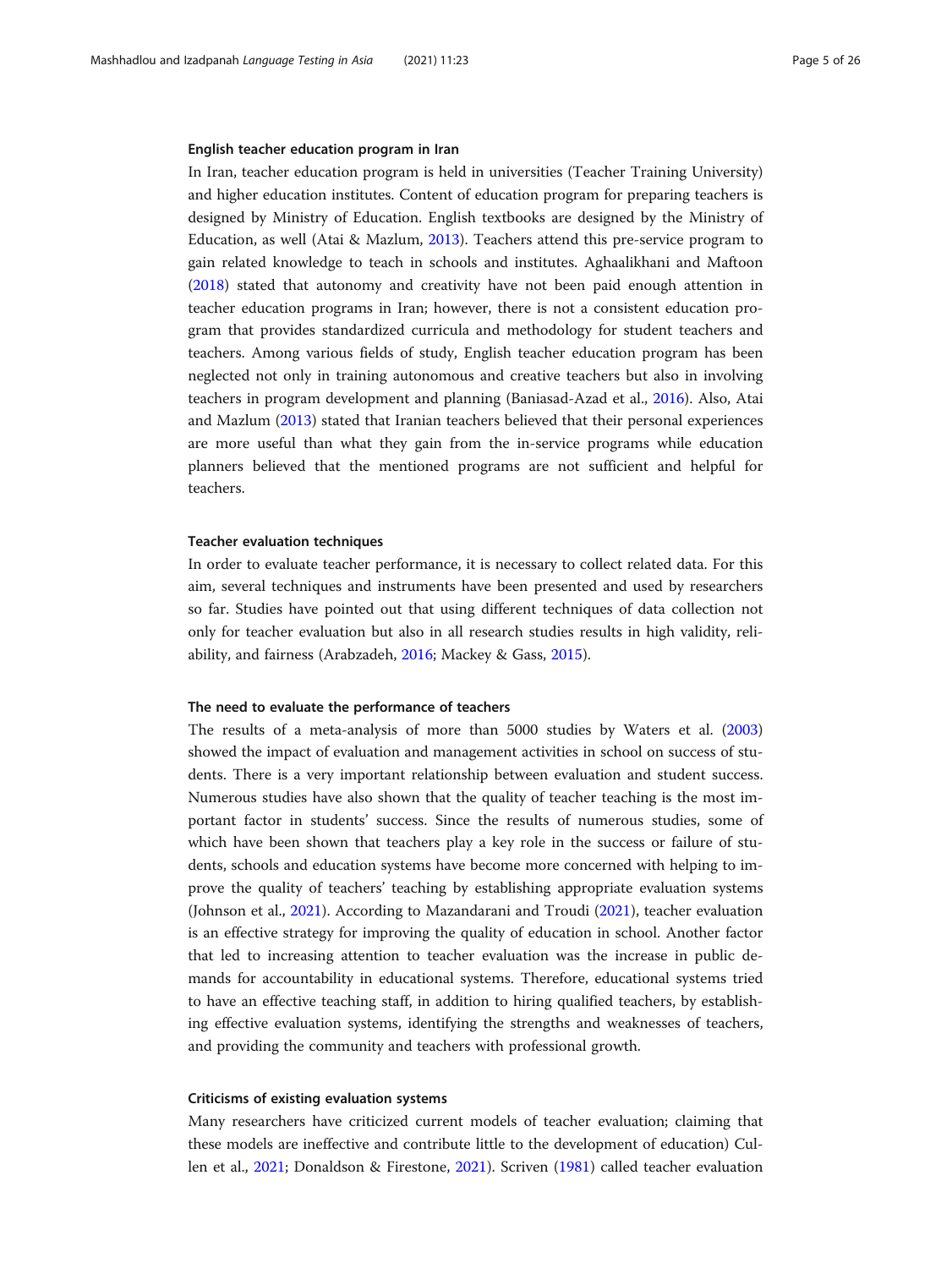a "disaster" and "classroom observation" a disgrace, and urged researchers in the field to design a more effective process for teacher evaluation by using field advances. Many studies, however, have emphasized that the purpose of teacher evaluation is to ensure quality and professional growth of teacher (Danielson, [2001a](#page-23-0), [2001b](#page-23-0); Donaldson & Firestone, [2021;](#page-23-0) Jones et al., [2021\)](#page-23-0). McLaughlin ([1990](#page-24-0)) argues that current evaluation systems achieve none of these goals. Danielson and McGrill [\(2000](#page-23-0)) states six major weaknesses of systems of the current evaluation of teachers as follows:

- 1. Using old and limited criteria
- 2. Lack of common understanding of quality teaching
- 3. Inaccuracy in performance evaluation
- 4. One-sided and top-down view of evaluation
- 5. Do not differentiate between evaluating experienced and novice teachers
- 6. Lack of expertise of principals in teacher evaluation

The existence of these shortcomings has made the evaluation systems unable to achieve their goals as expected.

#### Method

### Design of the study

This study has exploited both qualitative and quantitative methods. In other words, a mixed-method design was used to collect data. In a qualitative method, data were collected using the Delphi technique. In a quantitative method, participants were asked to fill in a questionnaire, and results were compared based on gender and teaching years' differences. Also, the present study included research variables. Independent variables of the study were gender and years of teaching experience. The dependent variable was the evaluation of Iranian EFL teacher performance. It means that EFL teachers performance was compared and examined based on their gender and teaching experience.

#### Participants

In the present study, the population was Iranian EFL teachers. Participants were selected using a purposive sampling method. The reason for selecting participants by purposive sampling was due to the design of the study, especially the qualitative section which required multiple rounds of questioning and interviewing. Since the present study used the Delphi technique to collect qualitative data, it was important to make sure of experts' availability for different rounds of designing questionnaires. Therefore, the accessibility of the participants was taken into account. In addition, limitation in time was another factor that resulted in using purposive sampling in the study. In the first phase of the study, 25 experts participated in the study. The experts participating in the qualitative study included university professors, instructors, and experienced teachers.

In a quantitative study, after designing the questionnaire, 162 EFL teachers filled in the questionnaires. It is worth mentioning that questionnaire was designed using Google Survey and the link of the questionnaire was sent to EFL teachers by email and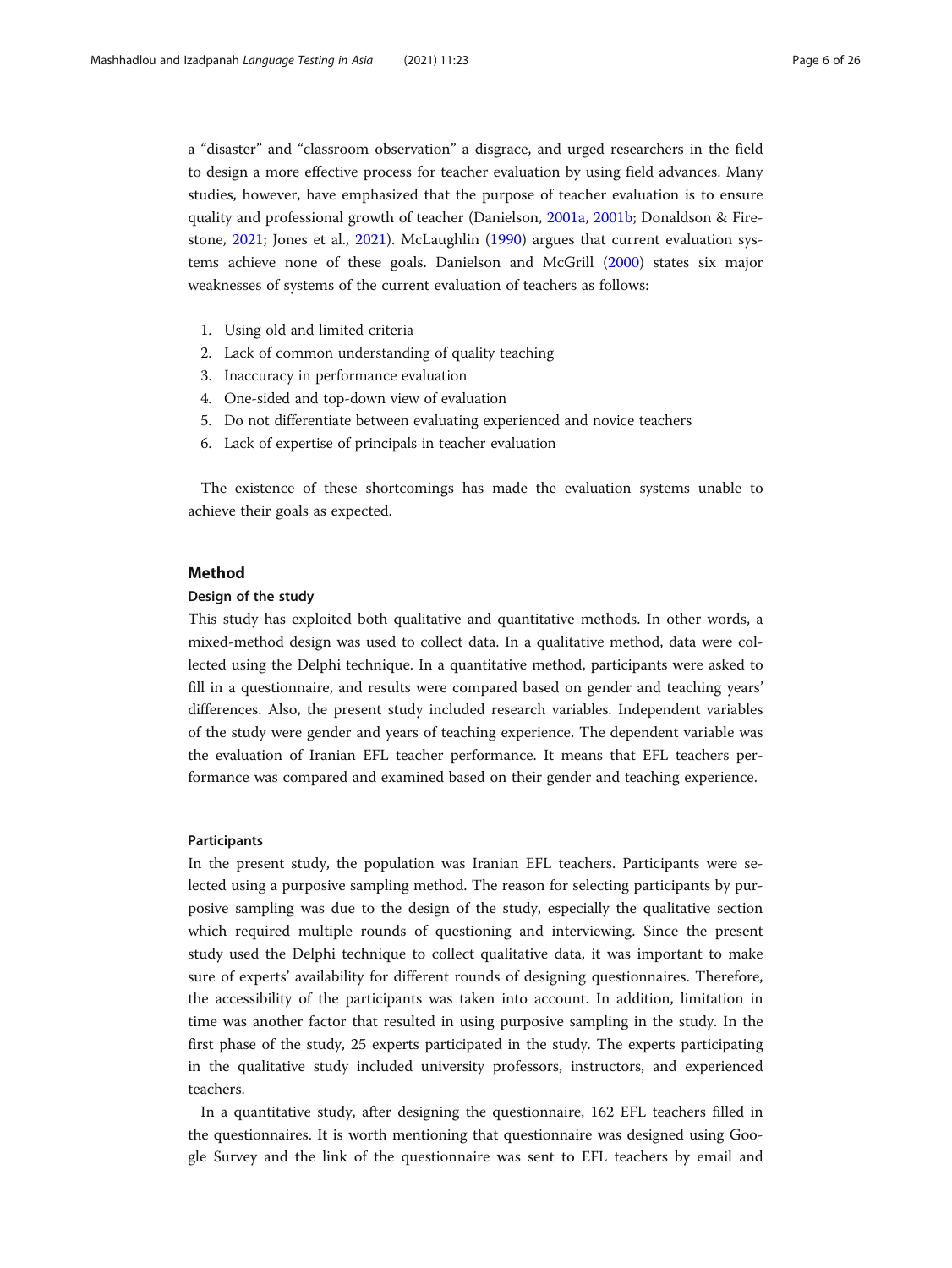social media communities such as Linked in. Overall, 150 questionnaires were found correctly and completely filled with the participants.

#### Number of specialists

There are no strong and explicit rules about how to select and number of specialists, and the number of them depends on factors: whether the sample is homogeneous or heterogeneous, the Delphi technique or the scope of the problem, the quality of the decision, the ability of the research team to manage the study, internal and external credibility, the time to collect data and available resources, the scope of the question, and the acceptance of the answer (Belton et al., [2021](#page-22-0); Flostrand et al., [2020;](#page-23-0) Landeta, [2006](#page-24-0)).

The number of participants was usually less than 50 and usually 15 to 20 people. Although 10 to more than 2000 persons have been reported in the articles (Barabino et al., [2021](#page-22-0); Landeta, [2006\)](#page-24-0). In homogeneous groups, usually 10-15 people are sufficient and can be accepted (Lamm et al., [2021](#page-24-0)). In Delphi, heterogeneous examples are commonly used to obtain a wide range of comments, quality responses, and acceptable solutions. This sampling increases the sample size—the problems of data collection and ultimately the complexity of reaching a consensus—performing analysis and review of results will be. However, with a larger sample size, increasing the number of judgments and combining them increases confidence (Niederberger & Spranger, [2020](#page-24-0)).

Some researchers have pointed out usually 30 persons is enough to provide information, and by increasing them, the answers are repeated and no new information is added (Wei & Hui, [2019](#page-24-0)). But others write that there is little empirical evidence about the effect of the number of participants on the credibility and trust of the available consensus process (Wilpers et al., [2021\)](#page-24-0).

#### Instruments

In order to evaluate Iranian EFL teacher performance, previous literature of teacher evaluation on the teacher effectiveness, quality education and teachers, teacher characteristics, and extant conceptual frameworks were studied. Then, the designed questionnaire was used as an instrument to examine Iranian EFL teacher performance.

#### Validity of questionnaire

The validity of questionnaire was conducted by designing psychometric properties, including designing items, face validity, content validity, construct validity, stability, and internal consistency.

To evaluate the qualitative face validity, the questions were checked with 10 research experts in terms of level of difficulty, appropriateness, or ambiguity. For quantitative validity, first for each of the questionnaire expressions, the 5-point Likert scale is quite important (score 5) not at all important (score 1). Then, 20 research experts were asked to review and grade each of the phrases based on their experiences. Questions with an item impact index greater than 1.5 were identified and retained as appropriate for subsequent analysis.

Content validity index (CVI) and content validity ratio (CVR) methods were used to evaluate the content validity of the research. For this purpose, a 76-item questionnaire was provided to 15 experts. CVI scores ranged from 0.6 to 1.00 and the average of this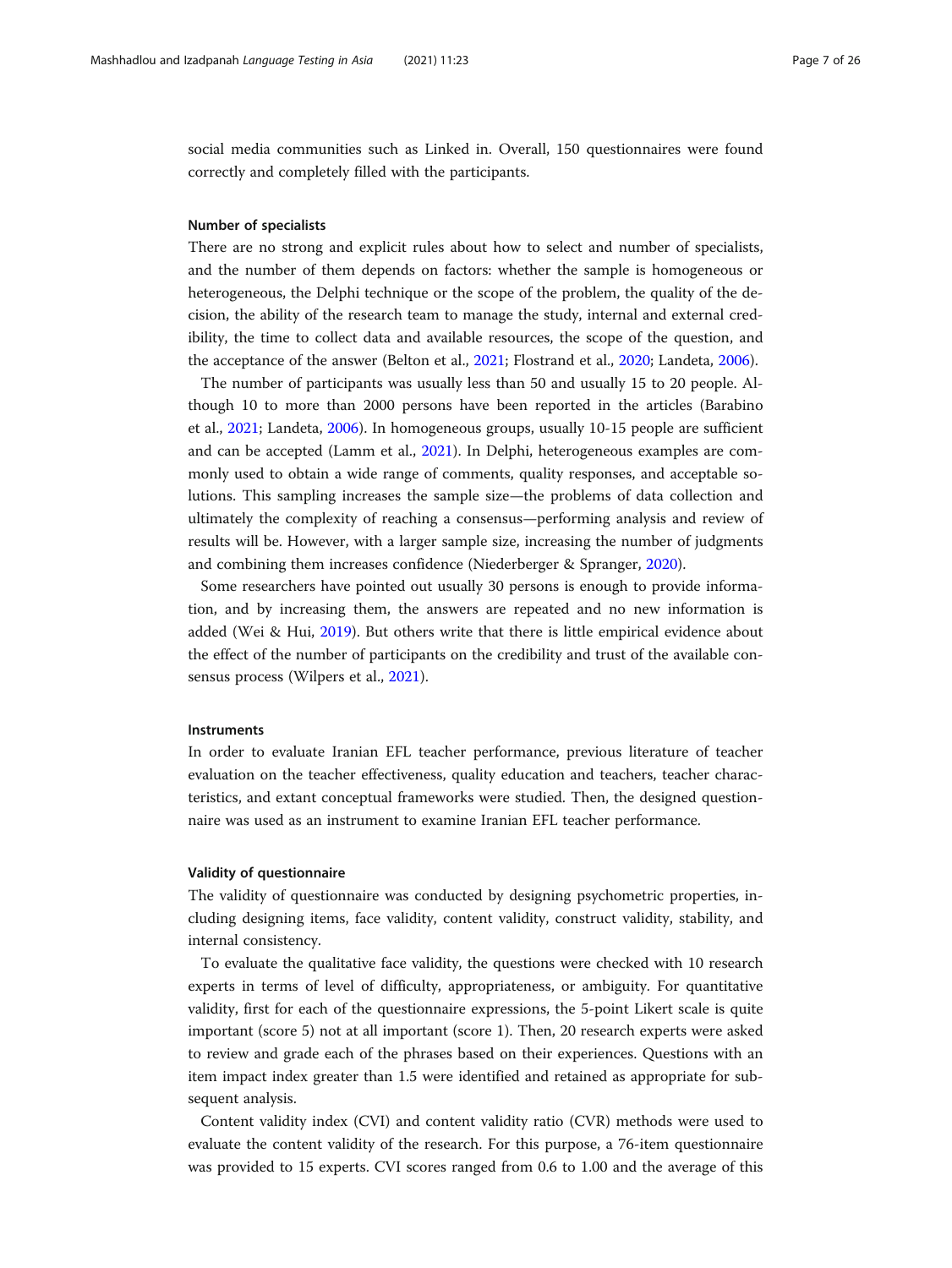index was 0.82 and was reported at the desired level. Also, CVR scores in the review of experts' opinions ranged from 0.86 to 1.00 and the average CVR scores were equal to 0.91 and were obtained at the appropriate level.

## **Procedure**

The present study was conducted to present a validated and comprehensive assessment for Iranian EFL teachers' performance evaluation in the Iranian context. Critics to the current evaluation system in Iran (Navidinia et al., [2015\)](#page-24-0) believe that it is essential to have a comprehensive instrument for evaluating Iranian EFL teacher performance. Therefore, assessment shows the domains and characteristics of an effective evaluation tool. First of all, the requirements of the evaluation were considered from the related literature. According to Kennedy [\(2010\)](#page-24-0), English teacher performance evaluation should seek to perceive the reason of teacher activities in the classroom. In other words, teacher development requires to understand the exact teaching method that teachers need in their classrooms and pay attention to the teaching context completely. In the qualitative section of the study, the Delphi technique was used. It is a process used to arrive at a group opinion or decision by surveying a panel of experts. Several rounds of questionnaires are sent out to the group of experts, and the anonymous responses are aggregated and shared with the group after each round (Chisa, [2020\)](#page-23-0).

#### Requirements for designing a teacher evaluation model

In order to design a proposed model for evaluating English language teachers, first, its design requirements were extracted from the background related to teacher evaluation and quality teaching, educational documents of the country, and the opinions of relevant experts. These requirements are the following:

- 1. Evaluating the performance of English teachers should seek to understand the reason and concept of activities of teachers in the classroom (Kennedy, [2010](#page-24-0)). Since one of the goals of teacher performance appraisal is to help develop their professionalism, any feedback to the teacher without understanding the reason for the activities and a thorough understanding of how he or she teaches has little effect on his or her professional development.
- 2. Educational supervision (evaluation of teachers' performance) should be done by experienced people (training guide official and public in the Islamic Republic of Iran) and those who are fluent in English. Obviously, principals who are not fluent in English will not be able to evaluate effectively the performance of English teachers (Gnanasekaram & Hoar, [2021\)](#page-23-0).
- 3. Evaluation of English teachers' performance should be done in the classroom environment and with full attention to the existing context. Based on new social and cultural theories, teaching and learning of teachers is highly dependent on the existing context (Chen & Wang, [2021,](#page-23-0) April).
- 4. Because all the methods used to evaluate teachers' instruction—have aspects positive and negative, none of them alone can give a true picture of teachers' performance; therefore, if possible, it is necessary to consider several different methods to evaluate the performance of teachers (Almutairi & Shraid, [2021\)](#page-22-0).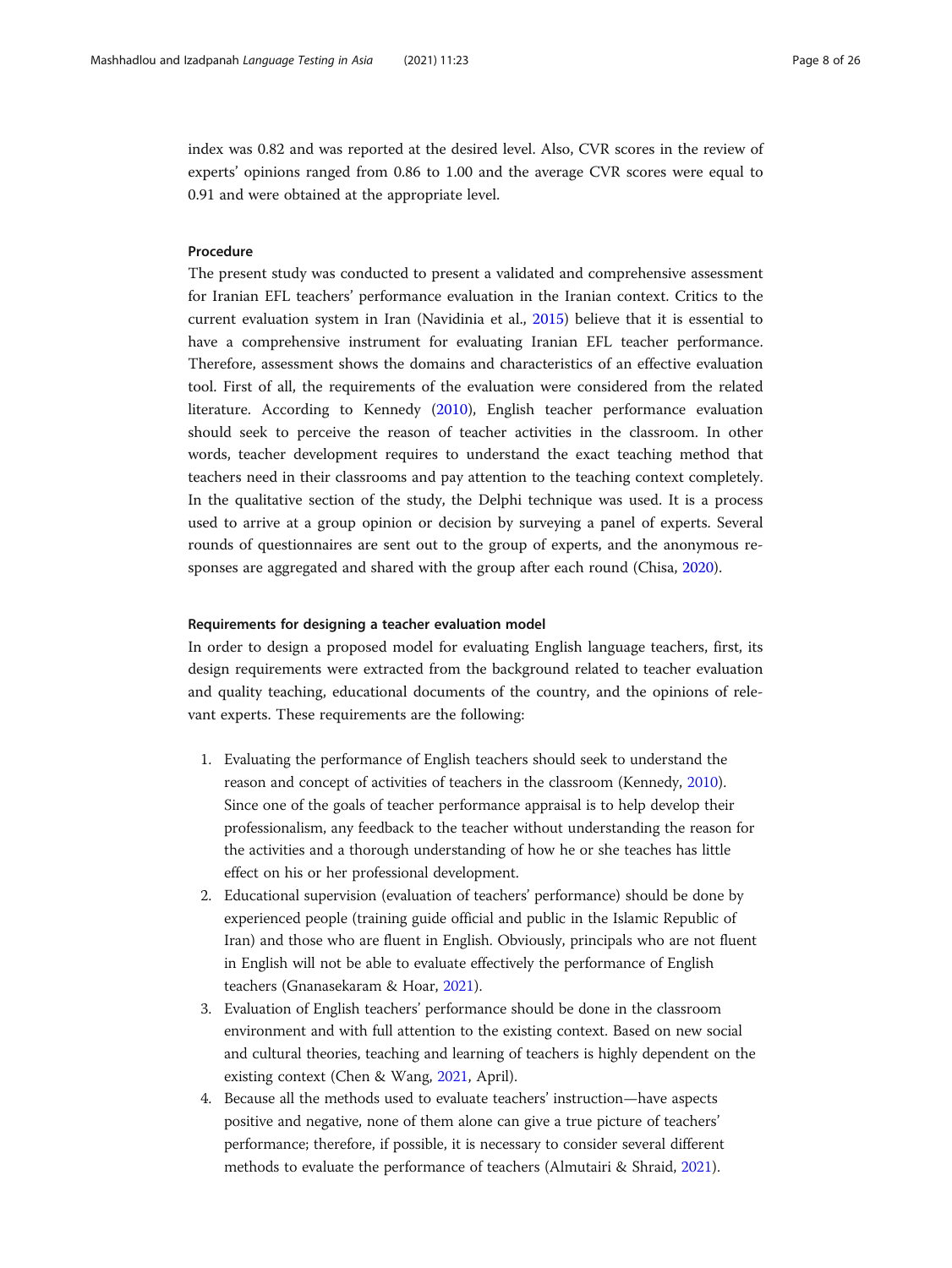5. Designing a teacher evaluation model should be based on careful consideration of relevant backgrounds and opinions of researchers, teachers, and experts as well as pay attention to the requirements of relevant national documents (Hosseini et al., [2021](#page-23-0)).

#### Data collection

In the first round of qualitative study, 25 experts were asked to answer open-ended questions on the important characteristics of an English teacher and its duty in Iranian schools and institutes. Participants were asked to refer to as many suggestions as they can. Then, the answers of the respondents were analyzed and the repetitive items were omitted. Also, the answers were categorized and common themes were searched. Analyzing answers to open-ended questions resulted in the following themes: 1—language skills including listening, speaking, writing, and reading and language subskills including grammar and vocabulary, 2—assessment, 3—content knowledge, 4—classroom management, 5—professional development. Using emerged themes, a new questionnaire including 100 questions was designed and measured on a linear scale. After the distribution of questionnaires and calculating the frequency of each item of the questionnaire, the results and each individual's answer were resent to the panel to rate the questions based on their importance for the third and last round. In the last phase of the qualitative study, before performing the Delphi technique, any option was set to have all three of the following properties and is included in the final template as an approved option:

1—The mean 4 and more, 2—standard deviation less than 1, 3—less than 10% of the participants do not answer to the item due to its vagueness or any other reason were considered to decide on the final questions and components of the questionnaire. The researchers prepared the evaluation which includes a questionnaire. The final version of the questionnaire included 76 questions which were rated based on the Likert scale. Then, the designed questionnaire was used in the quantitative section of the study.

In the quantitative study, the researchers designed an online questionnaire using Google survey ( [https://docs.google.com/forms/d/1p\\_Z1tx5](https://docs.google.com/forms/d/1p_Z1tx5ArmwuGGmoAEFqzipXtr7OWbDMXRdZZzFZaWE/edit) [ArmwuGGmoAEFqzipXtr7OWbDMXRdZZzFZaWE/edit](https://docs.google.com/forms/d/1p_Z1tx5ArmwuGGmoAEFqzipXtr7OWbDMXRdZZzFZaWE/edit)) and sent the link of the questionnaire to Iranian EFL teachers using email and social media such as Linked in. Then, the results from the questionnaires were compared based on gender and teaching experience of the teachers. In fact, Iranian EFL teachers evaluated their own performance. Then, their self-evaluation was compared. In the first comparison, female and male teachers' responses were compared. Secondly, the questionnaire results were compared between teachers with 5 years of teaching experience and teachers with more than 5-year experiences. Previous studies (Gatbonton, [1999](#page-23-0); Tsui, [2003\)](#page-24-0) reported that that experienced teachers are considered those who have been teaching English more than 5 years (Rezaee & Sarani, [2017\)](#page-24-0).

#### Data analysis

In this study, a mixed-method design including qualitative and quantitative study was conducted. In the qualitative study, experts' and teachers' responses to open-ended questions were analyzed and emerged items were investigated using the Delphi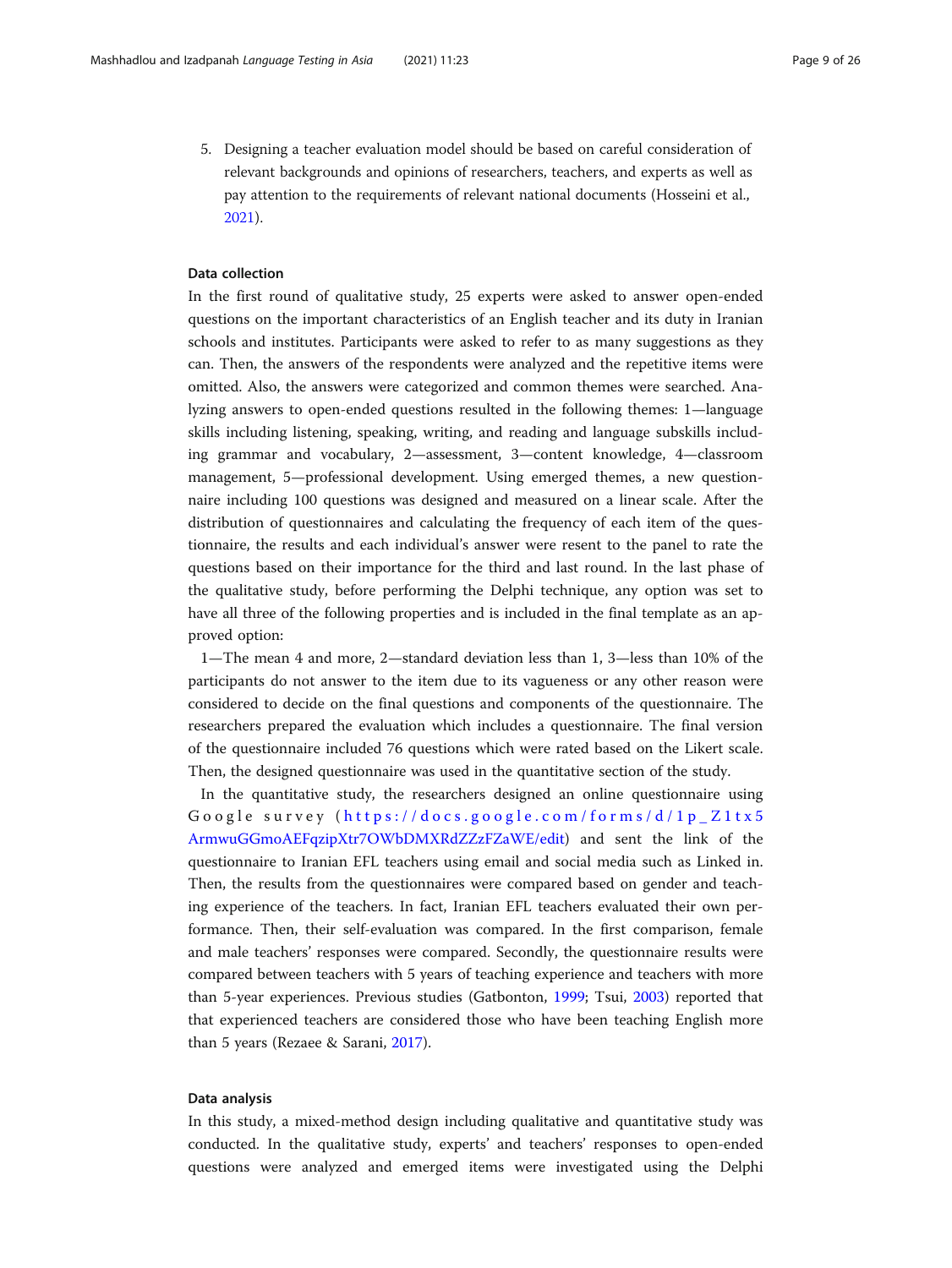technique. In this phase, descriptive statistics including mean, standard deviation, and percent were used to gain the final questions of the assessment. In addition, the reliability of the questionnaire was calculated by Cronbach alpha.

In a quantitative study, results from the questionnaire study were submitted to the SPSS software. Then, the differences of the results based on respondents' gender and teaching experience were analyzed using independent samples t test.

# Results

#### Descriptive results

In order to know more about research variables, it is necessary to describe data before analyzing them. Descriptive statistics including central and distribution indices were introduced for each research hypothesis separately. Also, indices such as demographic characteristics, frequency, and percentage were presented in this section.

#### Demographic characteristics of a sample

In this section, demographic characteristics of sample based on gender were presented first. Table 1 is related to the descriptive statistics of respondents based on their gender differences.

As Table 1 shows, there were 71 female and 79 male participants in the present study. More than half of the respondents, i.e., 53% were male, and the rest of the participants (47%) were female.

As Table [2](#page-10-0) indicated, the number of participants with less than 5 years teaching was 83 while the number of participants with more than 5 years of teaching 67. Forty-five percent of participants had less than 5 years of teaching experience while 55% had more than 5 years of teaching experience.

#### Delphi technique

As it was mentioned before, the present study was conducted to assess in the form of a questionnaire for evaluating Iranian EFL teachers' performance. To this end, the Delphi technique was used to collect related data and design a questionnaire. In the first phase of the Delphi technique, 25 experts including university professors and experienced instructors in the field of English language teaching were asked to answer five openended questions. Questions were mainly related to the performance of English teachers and factors which might be effective in the evaluation of English teacher performance. After collecting information of the open-ended questions, the researchers read the responses to find general themes and categories. After finding and categorizing reoccurred themes, general domains of teacher performance evaluation were emerged. The general domains included language skills, designing and performing instruction,

| Table 1 Descriptive statistics of sample based on their gender |  |  |  |
|----------------------------------------------------------------|--|--|--|
|                                                                |  |  |  |

|       |        | Frequency | Percent | Valid percent | <b>Cumulative percent</b> |
|-------|--------|-----------|---------|---------------|---------------------------|
| Valid | Female |           | 47.3    | 47.3          | 47.3                      |
|       | Male   | 79        | 52.7    | 52.7          | 100.0                     |
|       | Total  | 150       | 100.0   | 100.0         |                           |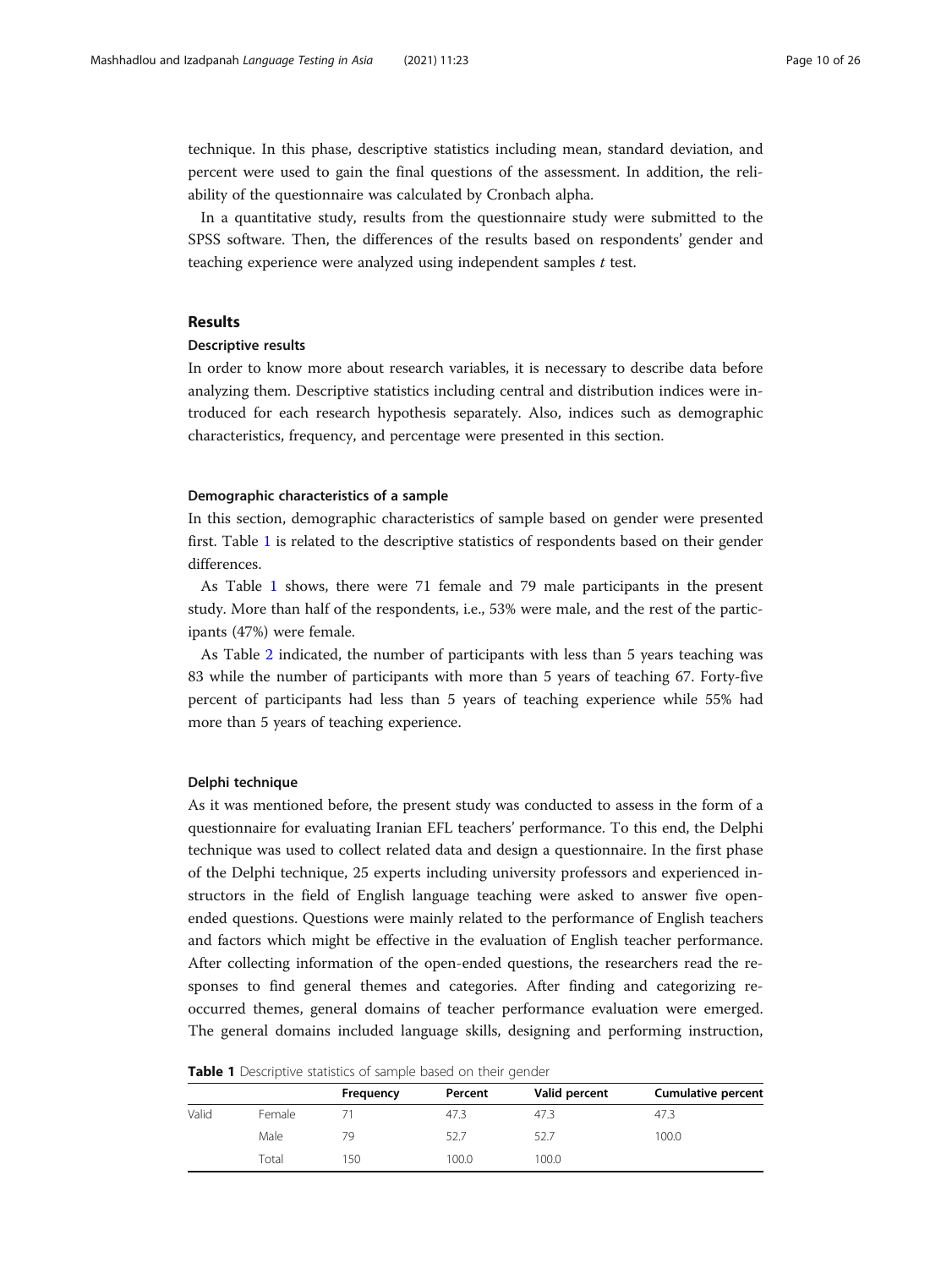| Frequency | Percent | Valid percent | <b>Cumulative percent</b> |                   |
|-----------|---------|---------------|---------------------------|-------------------|
| 83        | 55.3    | 55.3          | 55.3                      | Less than 5 years |
| 67        | 44.7    | 44.7          | 100.0                     | More than 5 years |
| 150       | 100.0   | 100.0         |                           | Total             |

<span id="page-10-0"></span>**Table 2** Descriptive statistics of sample based on their teaching experience

assessment, familiarity with students, content knowledge, classroom management, and professional development.

In the second phase, a questionnaire was designed using emerged domains. The designed questionnaire included 100 questions. After designing a questionnaire, respondents were asked to answer the questionnaire on a Likert scale: 1, not at all important; 2, slightly important; 3, moderately important; 4, very important; 5, absolutely essential. Then, the responses were analyzed and the results were provided in (Additional file [1](#page-21-0)). Participants rated the questions based on their degree of importance. Also, the mean and standard deviation of each question were calculated. The results were resent to each participant for the final round of the Delphi technique. In the last phase of the Delphi technique, participants were asked to fill in the questionnaire while they could see their own responses and the mean of each question. The results of this phase of the technique was measured according to the following criteria: 1—the mean 4 and more, 2—standard deviation less than 1, 3—less than 10% of the participants do not answer to the item due to its vagueness or any other reason were considered to decide on the final questions and components of the questionnaire. Finally, the last version of the teacher performance evaluation questionnaire was designed (Additional file [1](#page-21-0)).

According to the results of (Additional file [1\)](#page-21-0), the items which had the mean of more than 4, standard deviation less than 1, and were responded by more than 10% of the participants were included in the final version of the questionnaire. In other words, questions with a mean less than 4 and a standard deviation above 1 were removed from the questionnaire. According to the mentioned criteria, the final questionnaire included 76 questions which are presented in (Additional file [1\)](#page-21-0).

Another descriptive statistic of this section was related to the mean, standard deviation, maximum, and minimum of questionnaire categories as follows:

In Table [3](#page-11-0), the value of skewness and kurtosis are in the range of −2-2; therefore, it can be concluded that the distribution of the data is almost normal.

#### Reliability statistics

In order to estimate the reliability of the questionnaire, Cronbach's alpha was used. Table [4](#page-11-0) indicates the results of the test.

#### Inferential statistics

This section of the results includes two parts. First, normality of the variables is examined by Kolmogorov-Smirnov test. Then, research hypotheses are tested. Delphi technique and independent  $t$  test are used to test the research hypotheses.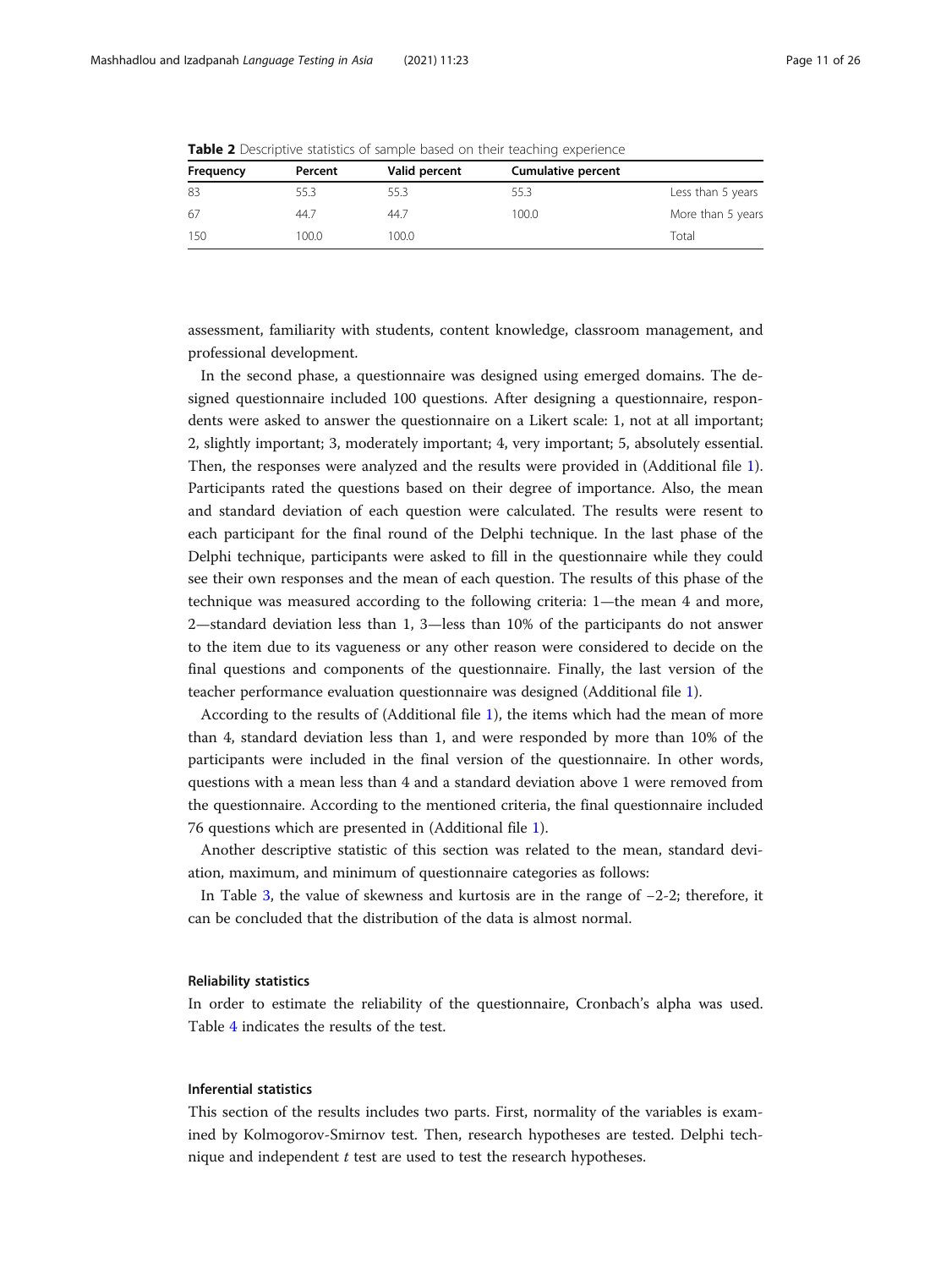| <b>Descriptive statistics</b>           |     |            |                   |     |                                   |         |         |  |  |  |
|-----------------------------------------|-----|------------|-------------------|-----|-----------------------------------|---------|---------|--|--|--|
|                                         | N   | Mean       | Std.<br>deviation |     | Minimum Maximum Skewness Kurtosis |         |         |  |  |  |
| Listening                               |     | 150 21.19  | 2.68              | 12  | 25                                | $-0.48$ | 0.39    |  |  |  |
| Speaking                                |     | 150 25.19  | 3.31              | 14  | 30                                | $-0.44$ | $-0.06$ |  |  |  |
| Reading                                 | 150 | 17.03      | 2.47              | 7   | 20                                | $-0.84$ | 0.91    |  |  |  |
| Writing                                 |     | 150 17.15  | 2.23              | 10  | 20                                | $-0.67$ | 0.06    |  |  |  |
| Vocabulary                              |     | 150 21.01  | 3.10              | 11  | 25                                | $-0.64$ | 0.09    |  |  |  |
| Grammar                                 | 150 | 16.61      | 2.48              | 8   | 20                                | $-0.67$ | 0.32    |  |  |  |
| Designing and performing<br>instruction |     | 150 87.78  | 11.92             | 47  | 105                               | $-0.72$ | 0.26    |  |  |  |
| Assessment                              |     | 150 33.33  | 4.84              | 17  | 40                                | $-0.64$ | 0.39    |  |  |  |
| Familiarity of students                 |     | 150 29.23  | 4.03              | 18  | 35                                | $-0.33$ | $-0.44$ |  |  |  |
| Content knowledge                       | 150 | 20.83      | 3.02              | 15  | 25                                | $-0.26$ | $-0.88$ |  |  |  |
| Classroom management                    |     | 150 34.52  | 3.93              | 21  | 40                                | $-0.54$ | $-0.03$ |  |  |  |
| Professional development                |     | 150 323.87 | 37.14             | 209 | 385                               | $-0.58$ | 0.02    |  |  |  |
| Valid N                                 | 150 |            |                   |     |                                   |         |         |  |  |  |

<span id="page-11-0"></span>

| Table 3 Central and distribution indices of questionnaires variables |  |
|----------------------------------------------------------------------|--|
|----------------------------------------------------------------------|--|

### Normality of variables

To check the normality of research variables using Kolmogorov-Smirnov test, the null hypothesis (H0) indicates that the variable is normal and the opposite hypothesis (H1) indicates that the variable is not normal. Table [5](#page-12-0) is the output of this test:

Regarding the significant values of Table [5](#page-12-0) which were  $p > 0.05$ , it is concluded that the null hypothesis, i.e., normal distribution of the population is confirmed.

#### Testing research hypotheses

H01: There are not any statistically significant differences among Iranian EFL teachers' performance based on their gender.

Because of normality of variable, independent sample T test was used. The results are presented in Table [6](#page-12-0).

The results of Levene's test showed that the significance level of the variables is higher than 0.05, and the assumption of equality of variances is accepted. According to the  $T$  test results in Table [7,](#page-13-0) the value of Sig for listening, speaking, reading, writing, vocabulary, grammar, performing instruction, assessment, familiarity of students, content knowledge, classroom management were 0.48, 0.48, 0.31, 0.31, 0.43, 0.44, 0.78, 0.78, 0.73, 0.73, 0.45, 0.45, 0.68, 0.67, 0.49, 0.49, 0.72, 0.72, 0.68, 0.68, 0.30, 0.29, and 0.49 respectively. All of the Sig values are more than 0.05; therefore, there are not any significant differences among male and female participants' performance in each mentioned category. In the following, the results of H02 are presented.

| Table 4 Reliability of the questionnaire |  |
|------------------------------------------|--|
|------------------------------------------|--|

| Cronbach's alpha | N of items |
|------------------|------------|
| .982             |            |

Since  $\alpha$  = 0.982 > 0.07, the questionnaire has high reliability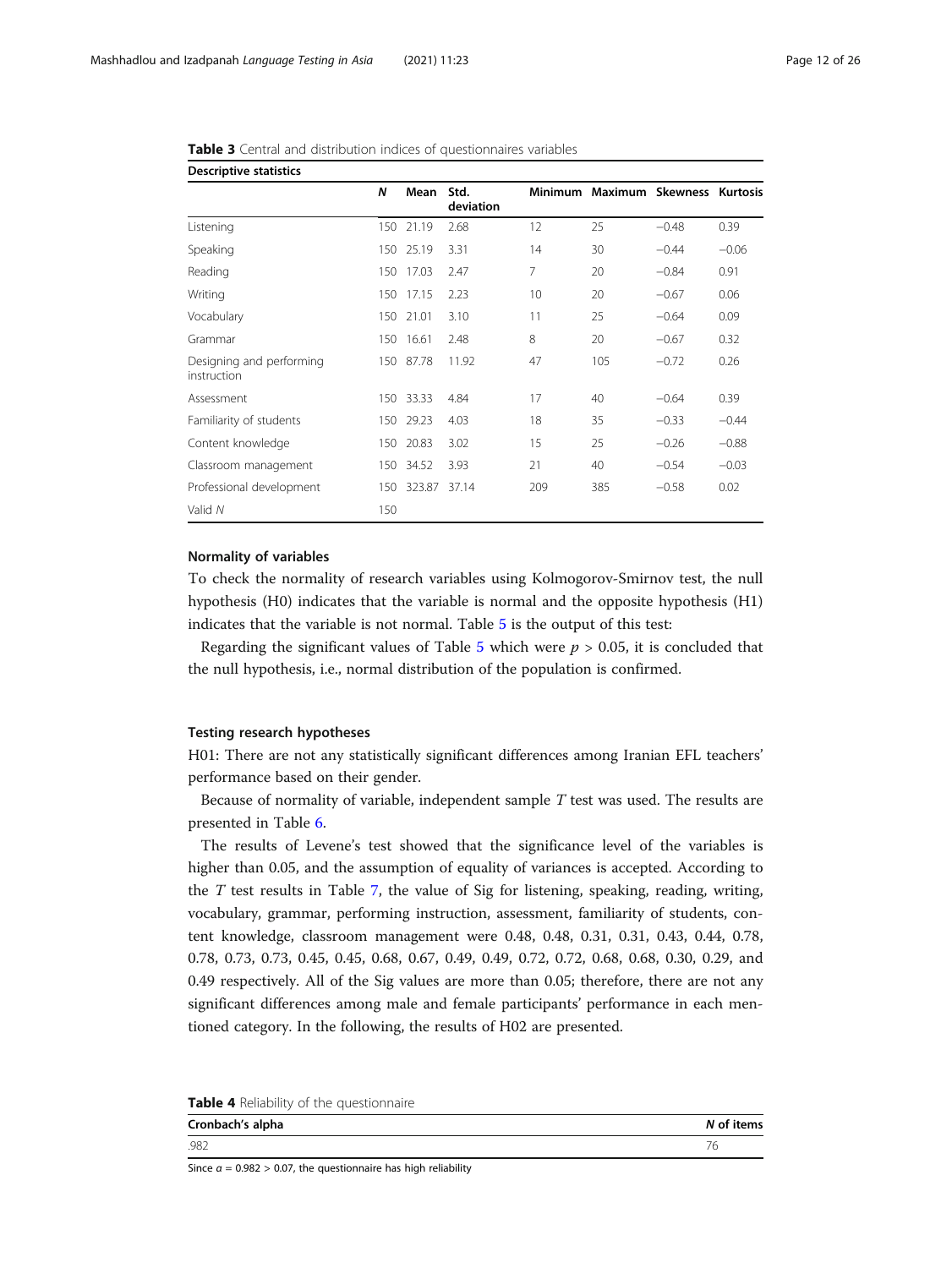| Variable                                | Kolmogorov-<br>Smirnov Z | Asymp. Sig. (2-<br>tailed) | <b>Test result</b>                    |
|-----------------------------------------|--------------------------|----------------------------|---------------------------------------|
| Listening                               | 1.243                    | 0.091                      | Acceptance of the $H_0$<br>hypothesis |
| Speaking                                | 1.316                    | 0.062                      | Acceptance of the $H_0$<br>hypothesis |
| Reading                                 | 1.335                    | 0.058                      | Acceptance of the $H_0$<br>hypothesis |
| Writing                                 | 1.235                    | 0.098                      | Acceptance of the $H_0$<br>hypothesis |
| Vocabulary                              | 1.306                    | 0.066                      | Acceptance of the $H_0$<br>hypothesis |
| Grammar                                 | 1.224                    | 0.105                      | Acceptance of the $H_0$<br>hypothesis |
| Designing and performing<br>instruction | 1.152                    | 0.140                      | Acceptance of the $H_0$<br>hypothesis |
| Assessment                              | 1.283                    | 0.074                      | Acceptance of the $H_0$<br>hypothesis |
| Familiarity of students                 | 1.071                    | 0.201                      | Acceptance of the $H_0$<br>hypothesis |
| Content knowledge                       | 1.327                    | 0.061                      | Acceptance of the $H_0$<br>hypothesis |
| Classroom management                    | 1.294                    | 0.070                      | Acceptance of the $H_0$<br>hypothesis |
| Professional development                | 1.013                    | 0.256                      | Acceptance of the $H_0$<br>hypothesis |

<span id="page-12-0"></span>

| Table 5 Kolmogorov-Smirnov test for normality of variables |  |  |
|------------------------------------------------------------|--|--|
|------------------------------------------------------------|--|--|

H02: There are not any statistically significant differences among Iranian EFL teachers' performance and years of teaching experience. Due to the normality of data, independent samples  $t$  test was used. The results are presented in Table [8.](#page-14-0)

As Table [8](#page-14-0) indicated above, the result of the Levene's test confirmed equality of variances, i.e., Sig =  $0.89 > 0.05$ . In addition to this, the T test showed that Sig =  $0.13 >$ 0.05. Thus, there is not any significant difference between less experienced teachers (less than 5 years) with experienced teachers (more than 5 years). In the following, the results of the second hypothesis are presented for each category of the questionnaire.

In Table [9,](#page-15-0) the results of Leven's test showed that the significance level of the variables is higher than 0.05 and the assumption of equality of variances is accepted. Also, the results of t

|             |                                   | Levene's<br>test for<br>equality of<br>variances |                            | t test for equality of means |                           |       |            |                                                                          |           |        |
|-------------|-----------------------------------|--------------------------------------------------|----------------------------|------------------------------|---------------------------|-------|------------|--------------------------------------------------------------------------|-----------|--------|
|             |                                   | F                                                | df<br>Sig.<br>$\mathbf{t}$ |                              | Sig.<br>$(2 -$<br>tailed) | Mean  | Std. error | 95%<br>difference difference confidence<br>interval of the<br>difference |           |        |
|             |                                   |                                                  |                            |                              |                           |       |            |                                                                          | Lower     | Upper  |
| Performance | Equal<br>variances<br>assumed     | 2.599                                            |                            | 0.109 0.149                  | 148                       | 0.882 | 0.910      | 6.094                                                                    | $-11.134$ | 12.952 |
|             | Equal<br>variances not<br>assumed |                                                  |                            | 0.151                        | 146.865 0.880             |       | 0.910      | 6.031                                                                    | $-11.010$ | 12.828 |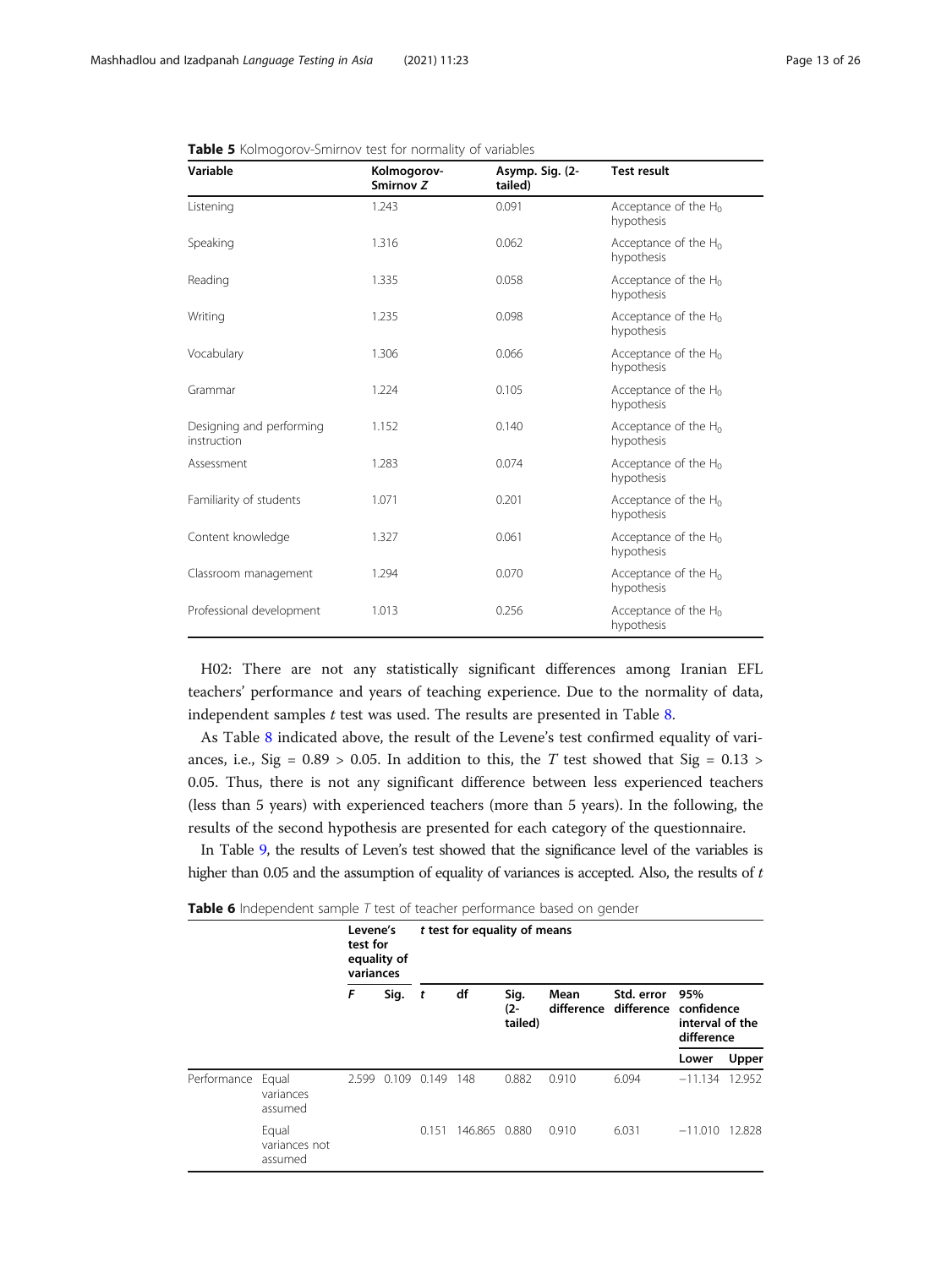<span id="page-13-0"></span>Table 7 Independent sample  $T$  test of teacher performance based on gender for questionnaire categories

|                                            |                                   | test for<br>equality<br>οf | Levene's<br>variances | t test for equality of means |                                   |                           |         |                                                |                    |                |
|--------------------------------------------|-----------------------------------|----------------------------|-----------------------|------------------------------|-----------------------------------|---------------------------|---------|------------------------------------------------|--------------------|----------------|
|                                            |                                   | F                          | Sig. t                |                              | df                                | Sig.<br>$(2 -$<br>tailed) | Mean    | Std. error<br>difference difference Confidence | 95%<br>interval of | the difference |
|                                            |                                   |                            |                       |                              |                                   |                           |         |                                                |                    | Lower Upper    |
| Listening                                  | Equal<br>variances<br>assumed     |                            |                       |                              | $0.05$ $0.82$ $-0.71$ 148.00 0.48 |                           | $-0.31$ | 0.44                                           | $-1.18$            | 0.55           |
|                                            | Equal<br>variances<br>not assumed |                            |                       |                              | $-0.71$ 141.57 0.48               |                           | $-0.31$ | 0.44                                           | $-1.19$            | 0.56           |
| Speaking                                   | Equal<br>variances<br>assumed     |                            |                       |                              | $0.99$ $0.32$ $-1.03$ 148.00 0.31 |                           | $-0.55$ | 0.54                                           | $-1.62$            | 0.51           |
|                                            | Equal<br>variances<br>not assumed |                            |                       |                              | $-1.03$ 148.00 0.31               |                           | $-0.55$ | 0.54                                           | $-1.62$            | 0.51           |
| Reading                                    | Equal<br>variances<br>assumed     |                            |                       |                              | $0.91$ $0.34$ $-0.79$ 148.00 0.43 |                           | $-0.32$ | 0.40                                           | $-1.12$            | 0.48           |
|                                            | Equal<br>variances<br>not assumed |                            |                       |                              | $-0.78$ 139.19 0.44               |                           | $-0.32$ | 0.41                                           | $-1.12$            | 0.49           |
| Writing                                    | Equal<br>variances<br>assumed     |                            |                       |                              | 0.54 0.47 -0.28 148.00 0.78       |                           | $-0.10$ | 0.37                                           | $-0.83$            | 0.62           |
|                                            | Equal<br>variances<br>not assumed |                            |                       |                              | $-0.29$ 146.72 0.78               |                           | $-0.10$ | 0.37                                           | $-0.83$            | 0.62           |
| Vocabulary                                 | Equal<br>variances<br>assumed     |                            |                       |                              | $0.57$ $0.45$ $-0.34$ 148.00 0.73 |                           | $-0.17$ | 0.51                                           | $-1.18$            | 0.83           |
|                                            | Equal<br>variances<br>not assumed |                            |                       |                              | $-0.34$ 146.82 0.73               |                           | $-0.17$ | 0.51                                           | $-1.18$            | 0.83           |
| Grammar                                    | Equal<br>variances<br>assumed     |                            | 2.58 0.11 0.75        |                              | 148.00 0.45                       |                           | 0.31    | 0.41                                           | $-0.50$            | 1.11           |
|                                            | Equal<br>variances<br>not assumed |                            |                       | 0.76                         | 146.63 0.45                       |                           | 0.31    | 0.40                                           | $-0.49$            | 1.10           |
| Designing and<br>performing<br>instruction | Equal<br>variances<br>assumed     |                            | 4.45 0.04 0.42        |                              | 148.00 0.68                       |                           | 0.82    | 1.96                                           | $-3.04$            | 4.68           |
|                                            | Equal<br>variances<br>not assumed |                            |                       | 0.42                         | 144.96 0.67                       |                           | 0.82    | 1.93                                           | $-2.99$            | 4.63           |
| Assessment                                 | Equal<br>variances<br>assumed     |                            |                       | 2.66 0.11 0.69               | 148.00 0.49                       |                           | 0.54    | 0.79                                           | $-1.02$            | 2.11           |
|                                            | Equal<br>variances<br>not assumed |                            |                       | 0.69                         | 147.05 0.49                       |                           | 0.54    | 0.78                                           | $-1.01$            | 2.09           |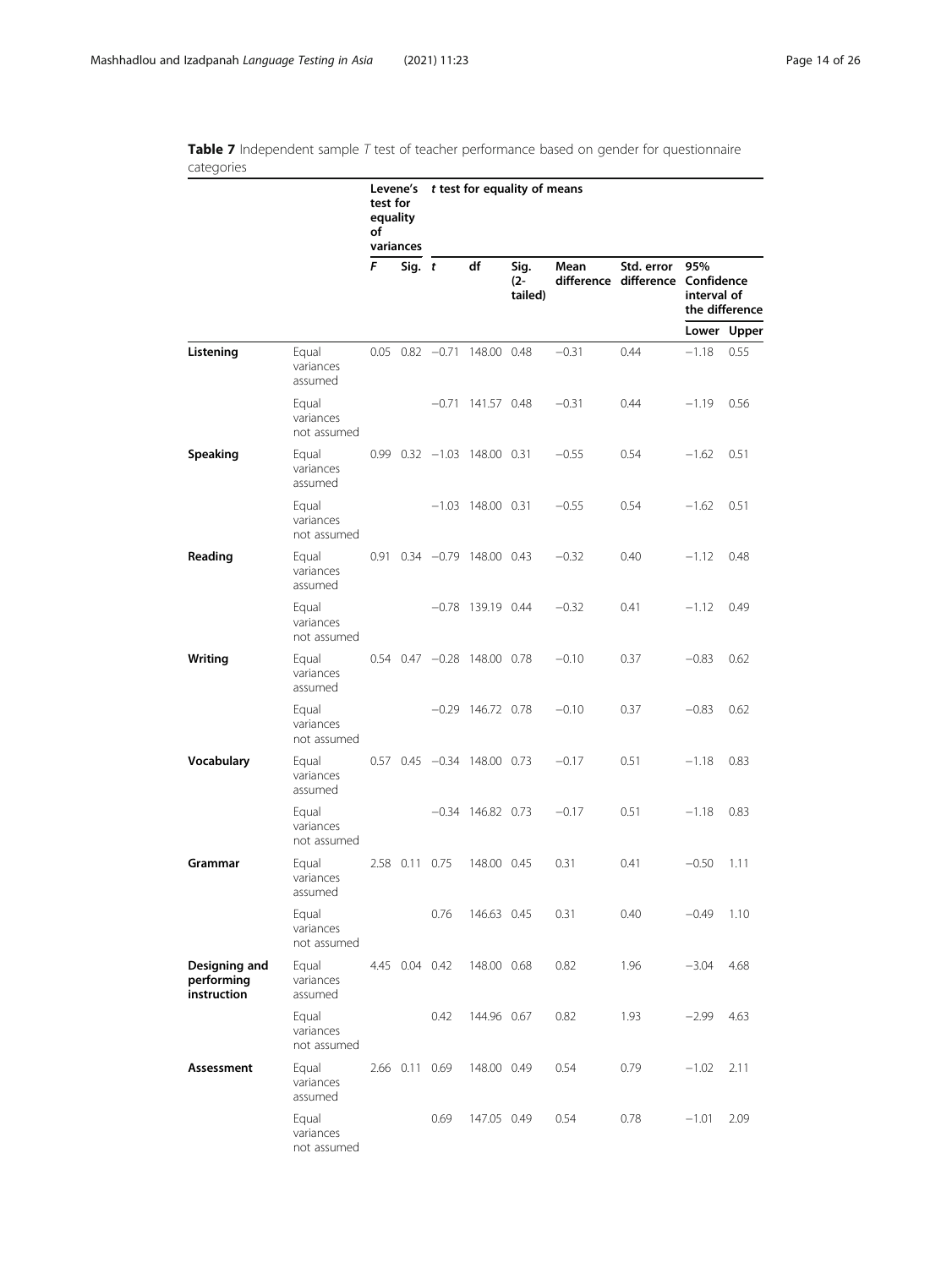|                                   |                                   | Levene's<br>test for<br>equality<br>of<br>variances |                | t test for equality of means |                                   |                           |                    |            |                                                               |             |  |  |
|-----------------------------------|-----------------------------------|-----------------------------------------------------|----------------|------------------------------|-----------------------------------|---------------------------|--------------------|------------|---------------------------------------------------------------|-------------|--|--|
|                                   |                                   | F<br>Sig. t                                         |                |                              | df                                | Sig.<br>$(2 -$<br>tailed) | Mean<br>difference | Std. error | 95%<br>difference Confidence<br>interval of<br>the difference |             |  |  |
|                                   |                                   |                                                     |                |                              |                                   |                           |                    |            |                                                               | Lower Upper |  |  |
| <b>Familiarity of</b><br>students | Equal<br>variances<br>assumed     |                                                     | 0.52 0.47 0.36 |                              | 148.00 0.72                       |                           | 0.24               | 0.66       | $-1.07$                                                       | 1.55        |  |  |
|                                   | Equal<br>variances<br>not assumed |                                                     |                | 0.36                         | 147.99 0.72                       |                           | 0.24               | 0.66       | $-1.06$                                                       | 1.54        |  |  |
| Content<br>knowledge              | Equal<br>variances<br>assumed     |                                                     |                |                              | $0.73$ $0.40$ $-0.42$ 148.00 0.68 |                           | $-0.21$            | 0.50       | $-1.18$                                                       | 0.77        |  |  |
|                                   | Equal<br>variances<br>not assumed |                                                     |                |                              | $-0.42$ 147.30 0.68               |                           | $-0.21$            | 0.49       | $-1.18$                                                       | 0.77        |  |  |
| Classroom<br>management           | Equal<br>variances<br>assumed     |                                                     | 1.78 0.18 1.05 |                              | 148.00 0.30                       |                           | 0.67               | 0.64       | $-0.60$                                                       | 1.94        |  |  |
|                                   | Equal<br>variances<br>not assumed |                                                     |                | 1.06                         | 147.28 0.29                       |                           | 0.67               | 0.64       | $-0.59$                                                       | 1.93        |  |  |
| Professional<br>development       | Equal<br>variances<br>assumed     |                                                     | 2.66 0.11 0.69 |                              | 148.00 0.49                       |                           | 0.54               | 0.79       | $-1.02$                                                       | 2.11        |  |  |

<span id="page-14-0"></span>Table 7 Independent sample  $T$  test of teacher performance based on gender for questionnaire categories (Continued)

test showed that there is a statistically significant difference between the variables writing, vocabulary, performing instruction, assessment, familiarity with students, and content knowledge (P value < 0.05) in the two groups of experienced and inexperienced teachers.

# Discussion

# Qualitative study

First of all, this study was conducted to evaluate Iranian EFL teachers' performance. Results from the Delphi technique in different rounds showed that the most important

|  | Table 8 Independent sample T test of teacher performance based on teaching experience |  |  |  |  |  |  |
|--|---------------------------------------------------------------------------------------|--|--|--|--|--|--|
|--|---------------------------------------------------------------------------------------|--|--|--|--|--|--|

|                                                                 | test for<br>equality<br>οf | variances | Levene's t test for equality of means |                     |                           |         |            |                                                                          |             |  |
|-----------------------------------------------------------------|----------------------------|-----------|---------------------------------------|---------------------|---------------------------|---------|------------|--------------------------------------------------------------------------|-------------|--|
|                                                                 | F                          | Sig. $t$  |                                       | df                  | Sig.<br>$(2 -$<br>tailed) | Mean    | Std. error | 95%<br>difference difference confidence<br>interval of<br>the difference |             |  |
|                                                                 |                            |           |                                       |                     |                           |         |            |                                                                          | Lower Upper |  |
| Performance Equal variances assumed 0.02 0.89 -1.54 148.00 0.13 |                            |           |                                       |                     |                           | $-0.68$ | 0.44       | $-1.54$                                                                  | 0.19        |  |
| Equal variances not<br>assumed                                  |                            |           |                                       | $-1.56$ 145.51 0.12 |                           | $-0.68$ | 0.43       | $-1.53$                                                                  | 0.18        |  |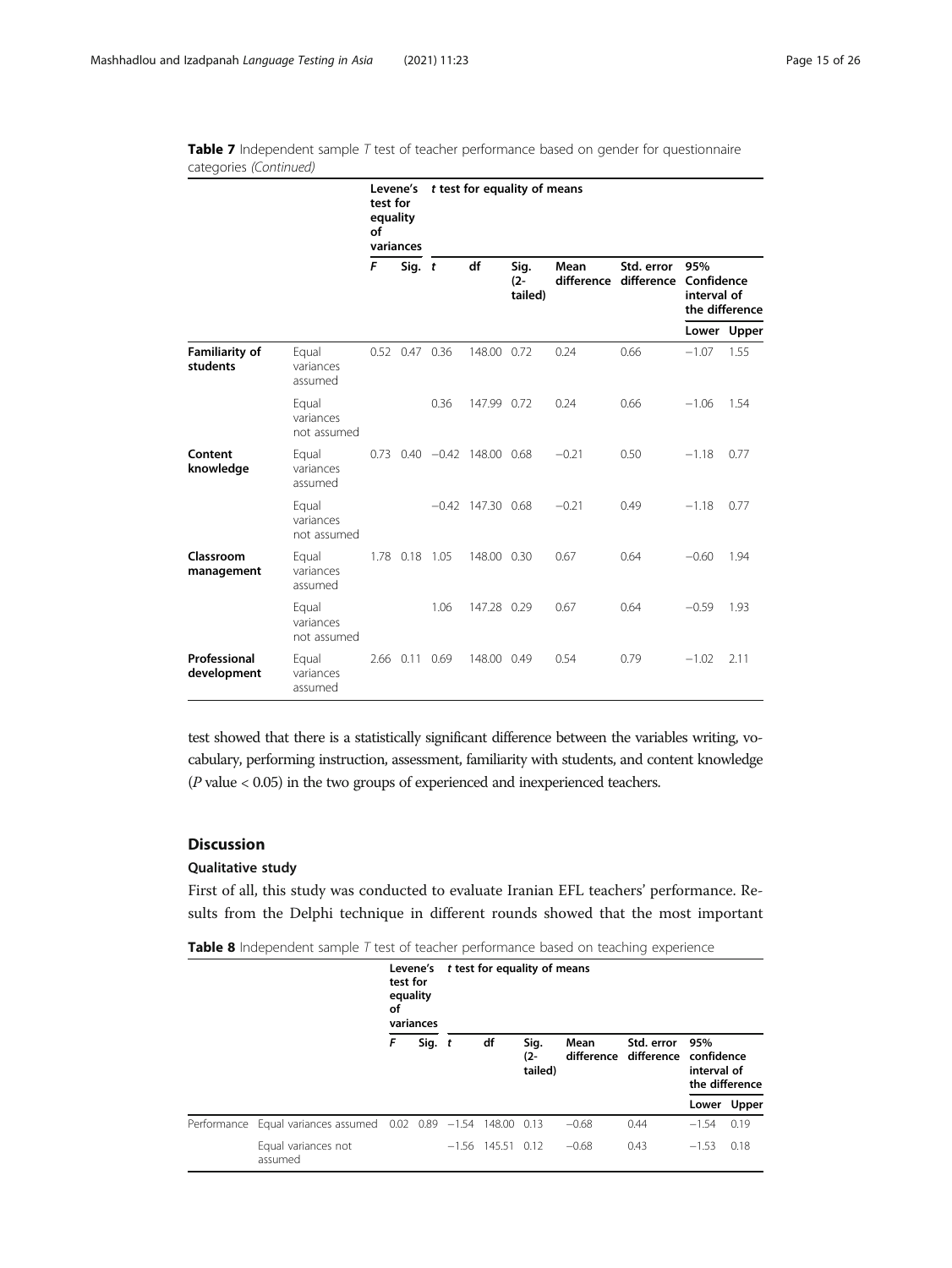assumed

|                                            |                                   | test for<br>equality<br>of | Levene's t test for equality of means<br>variances |  |                                       |                           |         |                                                |                    |                |
|--------------------------------------------|-----------------------------------|----------------------------|----------------------------------------------------|--|---------------------------------------|---------------------------|---------|------------------------------------------------|--------------------|----------------|
|                                            |                                   | F                          | Sig. $t$                                           |  | df                                    | Sig.<br>$(2 -$<br>tailed) | Mean    | Std. error<br>difference difference confidence | 95%<br>interval of | the difference |
|                                            |                                   |                            |                                                    |  |                                       |                           |         |                                                |                    | Lower Upper    |
| Listening                                  | Equal<br>variances<br>assumed     |                            |                                                    |  | $0.02$ $0.89$ $-1.54$ 148.00 0.13     |                           | $-0.68$ | 0.44                                           | $-1.54$            | 0.19           |
|                                            | Equal<br>variances not<br>assumed |                            |                                                    |  | $-1.56$ 145.51 0.12                   |                           | $-0.68$ | 0.43                                           | $-1.53$            | 0.18           |
| Speaking                                   | Equal<br>variances<br>assumed     |                            |                                                    |  | $0.12$ $0.73$ $-1.10$ $148.00$ $0.28$ |                           | $-0.59$ | 0.54                                           | $-1.67$            | 0.48           |
|                                            | Equal<br>variances not<br>assumed |                            |                                                    |  | $-1.09$ 136.29 0.28                   |                           | $-0.59$ | 0.55                                           | $-1.68$            | 0.49           |
| Reading                                    | Equal<br>variances<br>assumed     |                            |                                                    |  | 1.40 0.24 -1.49 148.00 0.14           |                           | $-0.60$ | 0.40                                           | $-1.40$            | 0.20           |
|                                            | Equal<br>variances not<br>assumed |                            |                                                    |  | $-1.52$ 147.98 0.13                   |                           | $-0.60$ | 0.39                                           | $-1.38$            | 0.18           |
| Writing                                    | Equal<br>variances<br>assumed     |                            |                                                    |  | $1.47$ 0.23 $-2.69$ 148.00 0.01       |                           | $-0.96$ | 0.36                                           | $-1.67$            | $-0.26$        |
|                                            | Equal<br>variances not<br>assumed |                            |                                                    |  | $-2.74$ 147.78 0.01                   |                           | $-0.96$ | 0.35                                           | $-1.66$            | $-0.27$        |
| Vocabulary                                 | Equal<br>variances<br>assumed     |                            |                                                    |  | $0.02$ $0.89$ $-2.74$ 148.00 0.01     |                           | $-1.36$ | 0.50                                           | $-2.35$            | $-0.38$        |
|                                            | Equal<br>variances not<br>assumed |                            |                                                    |  | $-2.75$ 143.73 0.01                   |                           | $-1.36$ | 0.50                                           | $-2.34$            | $-0.38$        |
| Grammar                                    | Equal<br>variances<br>assumed     |                            |                                                    |  | $0.01$ $0.91$ $-1.80$ 148.00 0.08     |                           | $-0.73$ | 0.40                                           | $-1.52$            | 0.07           |
|                                            | Equal<br>variances not<br>assumed |                            |                                                    |  | $-1.81$ 144.71 0.07                   |                           | $-0.73$ | 0.40                                           | $-1.52$            | 0.07           |
| Designing and<br>performing<br>instruction | Equal<br>variances<br>assumed     |                            |                                                    |  | $0.22$ $0.64$ $-2.32$ 148.00 0.02     |                           | -4.47   | 1.93                                           | $-8.28$            | $-0.66$        |
|                                            | Equal<br>variances not<br>assumed |                            |                                                    |  | $-2.33$ 143.63 0.02                   |                           | $-4.47$ | 1.92                                           | $-8.27$            | $-0.67$        |
| Assessment                                 | Equal<br>variances<br>assumed     |                            |                                                    |  | $0.94$ $0.33$ $-2.58$ 148.00 0.01     |                           | $-2.01$ | 0.78                                           |                    | $-3.56 -0.47$  |
|                                            | Equal<br>variances not            |                            |                                                    |  | $-2.63$ 147.86 0.01                   |                           | $-2.01$ | 0.76                                           | $-3.53$            | $-0.50$        |

<span id="page-15-0"></span>Table 9 Independent sample T test of teacher performance based on teaching experience for questionnaire categories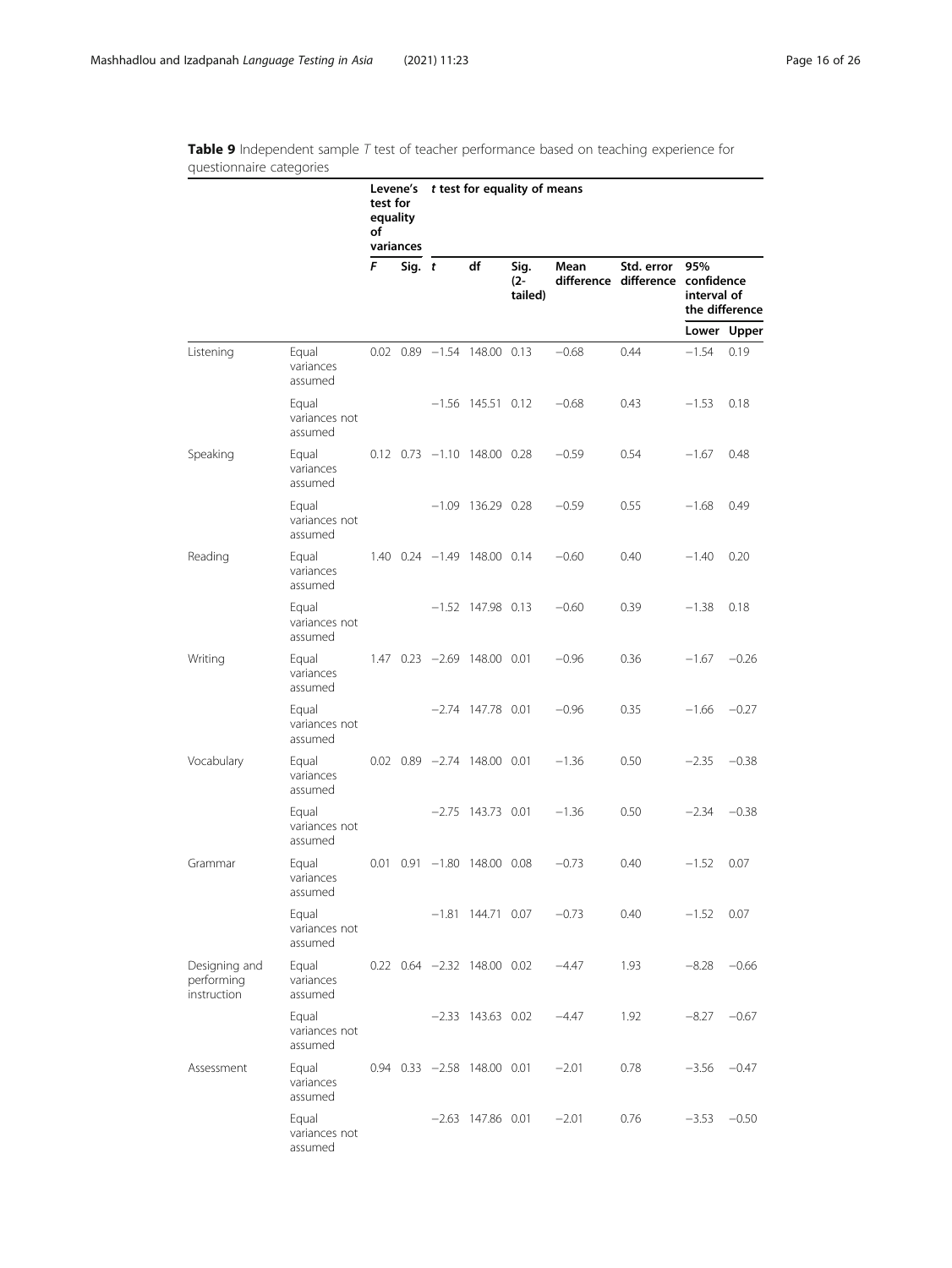|                              |                                   | test for<br>equality<br>of<br>variances |  | Levene's t test for equality of means |                                   |                           |         |            |                                                                          |             |  |  |
|------------------------------|-----------------------------------|-----------------------------------------|--|---------------------------------------|-----------------------------------|---------------------------|---------|------------|--------------------------------------------------------------------------|-------------|--|--|
|                              |                                   | F<br>Sig. $t$                           |  |                                       | df                                | Sig.<br>$(2 -$<br>tailed) | Mean    | Std. error | 95%<br>difference difference confidence<br>interval of<br>the difference |             |  |  |
|                              |                                   |                                         |  |                                       |                                   |                           |         |            |                                                                          | Lower Upper |  |  |
| Familiarity with<br>students | Equal<br>variances<br>assumed     | 0.21                                    |  |                                       | $0.65 -2.22$ 148.00 0.03          |                           | $-1.45$ | 0.65       | $-2.74$                                                                  | $-0.16$     |  |  |
|                              | Equal<br>variances not<br>assumed |                                         |  |                                       | $-2.23$ 143.38 0.03               |                           | $-1.45$ | 0.65       | $-2.74$                                                                  | $-0.16$     |  |  |
| Content<br>knowledge         | Equal<br>variances<br>assumed     |                                         |  |                                       | $0.00$ $0.98$ $-1.84$ 148.00 0.07 |                           | $-0.91$ | 0.49       | $-1.88$                                                                  | 0.07        |  |  |
|                              | Equal<br>variances not<br>assumed |                                         |  |                                       | $-1.85$ 142.58 0.07               |                           | $-0.91$ | 0.49       | $-1.88$                                                                  | 0.06        |  |  |
| Classroom<br>management      | Equal<br>variances<br>assumed     |                                         |  |                                       | 2.67 0.11 -1.05 148.00 0.29       |                           | $-0.68$ | 0.64       | $-1.95$                                                                  | 0.59        |  |  |
|                              | Equal<br>variances not<br>assumed |                                         |  |                                       | $-1.03$ 128.77 0.30               |                           | $-0.68$ | 0.66       | $-1.98$                                                                  | 0.62        |  |  |

Table 9 Independent sample T test of teacher performance based on teaching experience for questionnaire categories (Continued)

and effective domains in evaluating the performance of English teachers are language skills, performing instruction, assessment, familiarity with students, content knowledge, classroom management, and professional development. Language skills (mean 4.02) mainly included questions related to the ability of teachers in teaching listening, speaking, writing, and reading. Also, vocabulary and grammar teaching was found to be important areas for evaluation of teacher performance. This finding was consistent with previous studies in the literature (Al-Thumali, [2011](#page-22-0); Çelik et al., [2013](#page-23-0); Khaksefidi, [2015](#page-24-0); Richards, [2010;](#page-24-0) Van Driel & Berry, [2012;](#page-24-0) Zaminy & Ahangar, 2016). In these studies, like finding of this study, it was emphasized that effective English teachers need to be competent in teaching language proficiency (Richards, [2010](#page-24-0)) or they should possess linguistic knowledge (Khaksefidi, [2015](#page-24-0)). Performing instruction (mean 4.12) was the second theme found important for evaluating teachers. According to this part, it was expected that an English teacher provides a proper lesson plan, be familiar with different teaching methods, use creative ways, encourage creativity in thinking, promote problem-solving, be able to use various ways of error corrections, facilitate learning, and so on. Al-Khairi [\(2015\)](#page-22-0) mentioned this and stated that giving clear instruction is important to English teacher quality. Also, Khaksefidi ([2015](#page-24-0)) mentioned creativity, lesson plan, error correction as important characteristics of an effective English teacher in line with what mentioned above. Assessment (mean 4.440) was also found to be one of the important factors which should be taken into account in English teacher performance evaluation. It was found that teachers should know about different ways of student assessment and use assessment in a way that helps learners in better learning.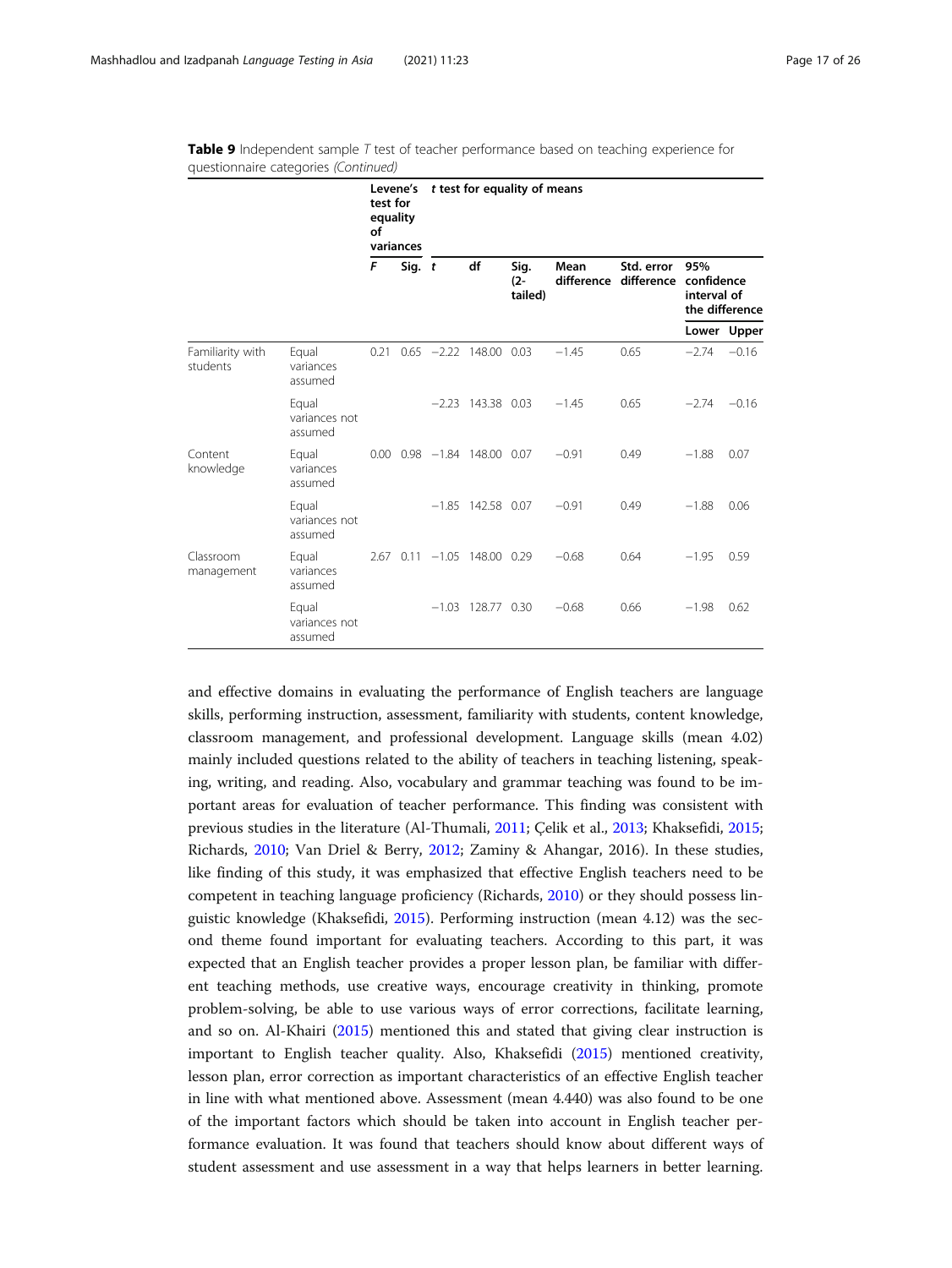These findings are in agreement with (Al-Khairi, [2015;](#page-22-0) Al-Thumali, [2011;](#page-22-0) Barnes & Lock, [2013](#page-22-0); Çelik et al., [2013](#page-23-0); Khaksefidi, [2015;](#page-24-0) Soleimani & Zanganeh, [2014](#page-24-0); Van Driel & Berry, [2012;](#page-24-0) Wei & Hui, [2019;](#page-24-0) Zamani & Ahangari, [2016;](#page-25-0) Yan et al., [2021](#page-25-0)). As it was found in this study, they believed that testing, scoring, assessing, and giving feedback are factors that help learners in better learning and effective teachers should know how to run them in their classroom.

Another important domain referred to familiarity with students (4.24). Results indicated that knowing students including personality traits, their learning problems, their mental status, their background, and their mental, physical, emotional, and social qualities is an important factor which teachers should prepare themselves with it. This finding further supports the idea by Çelik et al. ([2013](#page-23-0)) who believed the behavior of teachers at all educational levels assists learners to gain academic achievements. This finding was also in parallel with David and Macayan (2010) in which they believed that teacher performance is an indicator of teacher effectiveness which does not include instruction and other approaches used in the classroom, i.e., it includes the teacher role as a whole person in the community of the classroom. Similarly, Zamani and Ahangari ([2016](#page-25-0)) showed that effective teachers pay attention to students' opinions, let them express themselves, and help them to be confident. The fifth domain that proved to be important in qualitative study was the role of content knowledge competency.

It was mentioned frequently that it is necessary for English teachers to have a high command of textbooks, course materials, and side materials related to teaching. This finding was in line with Al-Khairi ([2015\)](#page-22-0), Al-Thumali ([2011\)](#page-22-0), Blömeke et al. (2011), Heller et al. [\(2012](#page-23-0)), Hill et al. ([2005](#page-23-0)), Khaksefidi ([2015](#page-24-0)), Samson and Collins ([2012](#page-24-0)), and Wilson ([2013](#page-25-0)). Mentioned studies have shown that teachers' content knowledge play a key role in students' progress.

Similarly, Kálmán et al. [\(2020](#page-24-0)) emphasized that the professional development of teachers including content knowledge and subject matter mastery could result in student achievement positively. The next important category for teacher performance evaluation was classroom management (mean 4.40). Richards and Schmidt ([2013\)](#page-24-0) have mentioned this category as one of the areas that preservice teachers should be trained on. Teacher Education (2015) classified classroom management as one of the approaches and techniques that teachers should have enough knowledge about. Richards ([2010](#page-24-0)) believes that teachers along with pedagogical and content knowledge should possess skills such as curriculum planning, assessment, reflective teaching, classroom management, teaching children, and teaching the four skills. In addition, Çelik et al. ([2013](#page-23-0)) plus Al-Wreikat et al. ([2010\)](#page-22-0) highlighted the role of classroom management and mentioned it as a key skill for teachers.

Last but not the least domain in this study was professional development (mean 4.52) which is an important criterion for teacher evaluation. It was found that a teacher's own evaluation and reflection on the evaluation of her/his performance are the important factors that develop teacher performance and result in better learning in the language classroom. Johnson and Golombek [\(2011\)](#page-23-0) stated that teacher development influences student improvement and academic achievement positively. Also, Borg ([2018](#page-23-0)) believed that self-evaluation is a technique in which teachers evaluate their own competency and skill. It can be beneficial for teacher development and professionalism. It causes teachers to engage in the evaluation process and take responsibility as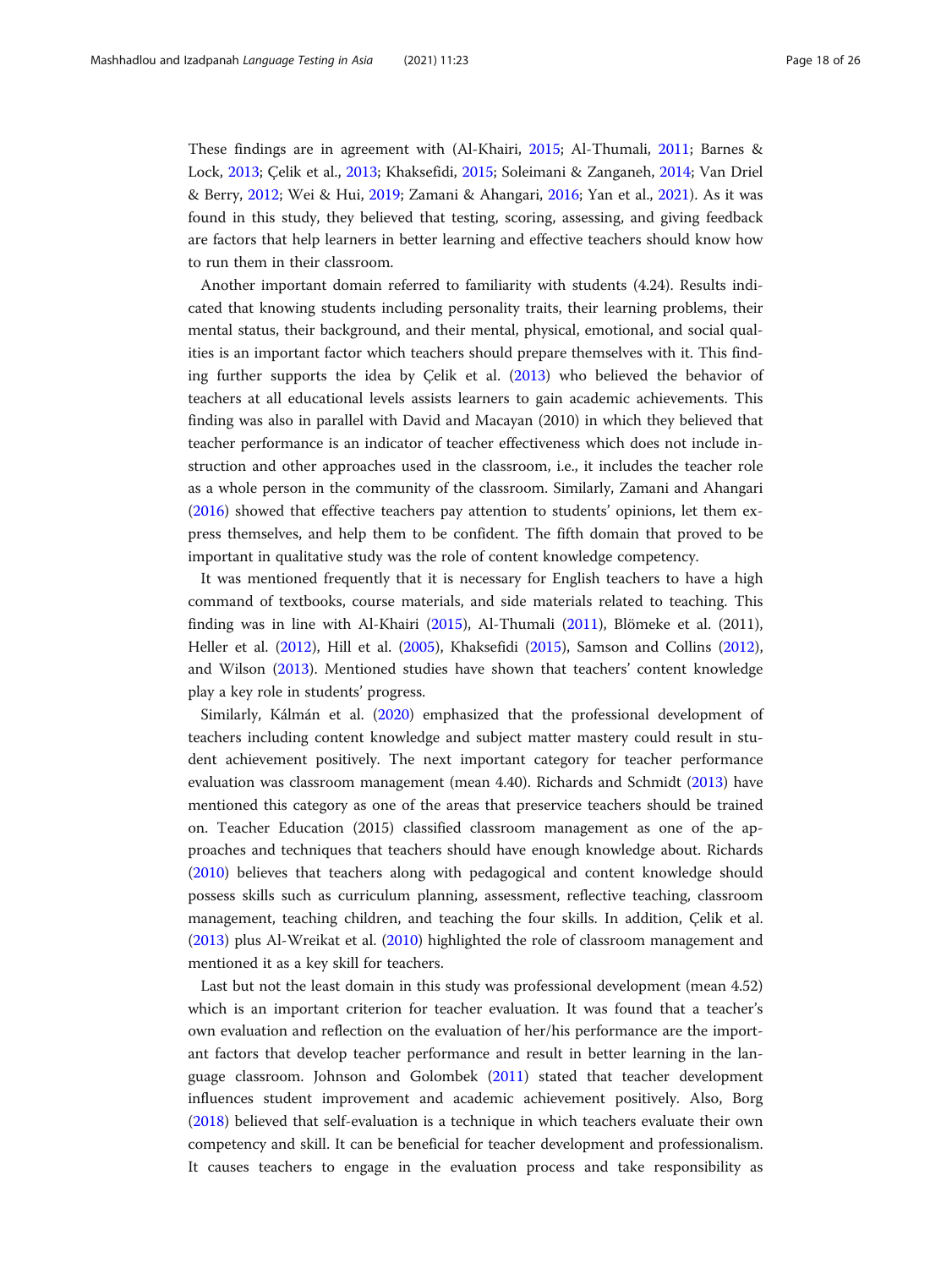professional individuals. Taut and Sun (2014) believed that if self-evaluation results were used for teacher development purposes, it would generate more accurate data.

Teacher Education similarly stated that teacher professional development is an important factor in teacher evaluation and teacher effectiveness. Although it was discussed that all of the domains found in the present study were in line with previous studies, it is worth noting that some of the above studies find the importance of these factors by investigating students' viewpoint (Al-Khairi, [2015](#page-22-0); Çelik et al., [2013;](#page-23-0) Wei & Hui, [2019;](#page-24-0) Zamani & Ahangari, [2016](#page-25-0)) and some others explored students' and teachers' opinions at the same (Al-Wreikat et al., [2010;](#page-22-0) Khaksefidi, [2015](#page-24-0); Soleimani & Zanganeh, [2014](#page-24-0)). In the following section, results related to the quantitative study were discussed.

#### Quantitative study

Here, the results from the questionnaire study are discussed. Iranian EFL teachers were asked to fill in in a teacher performance evaluation questionnaire including 76 questions under the following categories: language skills, designing and performing instruction, assessment, familiarity with students, content knowledge, classroom management, and professional development. The data collected from the questionnaire were compared and analyzed based on gender differences and teaching experience among participants. In the following, results related to each variable are discussed separately.

#### Teacher performance and gender difference

The first research question in the quantitative study addressed to: Are there any statistically significant differences among Iranian EFL teachers' performance based on their gender?

Results from independent samples, T test showed that there is not statistically a significant difference between male and female Iranian EFL teachers' performance. Not only there was no significant difference between male and female teacher performance in general but also there were not any significant differences between male and female teacher performance based on each category of questionnaire (language skills, designing and performing instruction, assessment, familiarity with students, content knowledge, classroom management, and professional development). In other words, both male and female teachers showed that language skills including listening, speaking, writing, and reading along with subskills vocabulary and grammar are important and they showed that high competency in these skills using different methods and techniques. In other domains like instruction methods, using creative ways, assessing learners, knowing students and their personality, having a good command of course materials, managing classroom, and working on their own development, findings showed that both male and female teachers highly agreed with these factors in their teaching performance.

A possible explanation for this might be that EFL teachers evaluated their own performance and it seems possible that they consider their performance effective. Therefore, another possible explanation might be that teachers have not evaluated their own performance accurately. Borg ([2018\)](#page-23-0) believed that one shortcoming of teacher selfevaluation is accurate assessment of teacher competence by themselves. Similarly, Davis et al. [\(2006\)](#page-23-0) showed that results from self-evaluation among professional teachers suggest that there are few numbers of teachers who are capable of accurate self-assessing,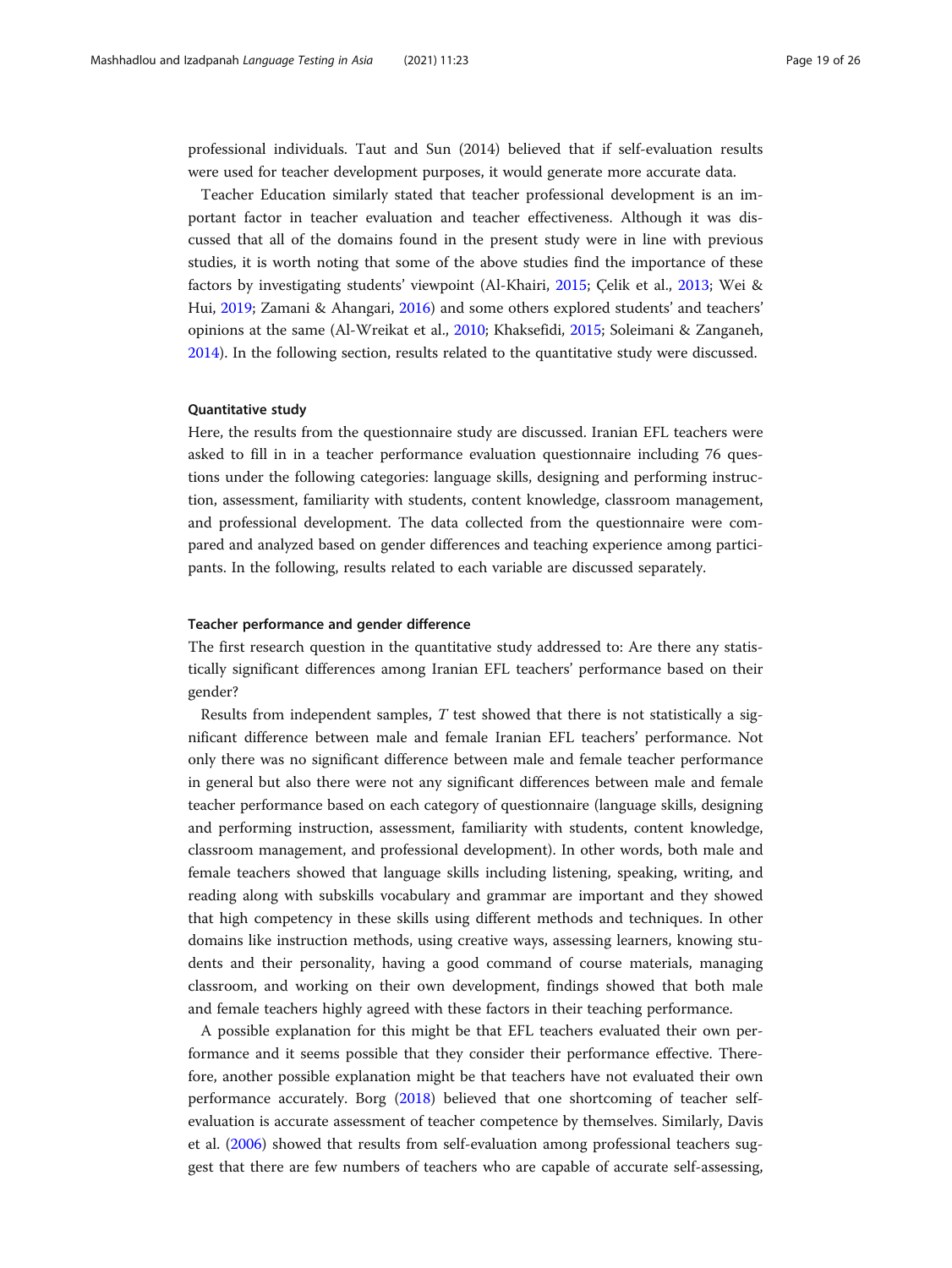especially those who are not skillful enough and those who are so self-confident. Regarding the finding of teacher performance evaluation by gender and relationship of it with previous studies, it should be mentioned that most of the previous studies (Al-Khairi, [2015](#page-22-0); Çelik et al., [2013](#page-23-0); Johnson et al., [2021](#page-23-0); Wei & Hui, [2019;](#page-24-0) Zamani & Ahangari, [2016](#page-25-0)) in the literature investigated teacher performance and effectiveness from university and school students point of view and those few studies (Al-Wreikat et al., [2010](#page-22-0); Khaksefidi, [2015;](#page-24-0) Merati et al., [2021;](#page-24-0) Soleimani & Zanganeh, [2014](#page-24-0)) which have evaluated teacher performance mostly focused on a specific area of teacher performance such as pedagogical knowledge, pre-service teacher training program, effectiveness of teacher training courses rather than teacher performance.

It can be said that data from studies on older language learners indicate that gender has a very weak effect on foreign language learning in middle age and adulthood, and there is no difference between male and female language learners (Rahmawati, 2021). Thus, different effects of the effect of gender on foreign language learning do not appear much in the elementary school, but in the middle school, they appear in favor of girls and disappear in the later stages, and as a result, the role of gender at different ages is different (Bensalem, [2021](#page-23-0)). Girls are more successful than boys in learning a foreign language, and from the age of 13 onwards, the ratio of unsuccessful boys to unsuccessful girls is very significant, and as a result girls who are still learning a foreign language like France at the age of 16 are significantly better than the boys act (Ha et al., [2021\)](#page-23-0).

Based on some studies, since men and women are not alike in beliefs, desires, behaviors, and personalities, the fundamental communication differences between them that result from this dissimilarity are also evident (Hosseini, [2016](#page-23-0)). Knowing and being aware of individual differences, talents, motivational factors, how to encourage and punish, the personality of individuals, and similar issues among men and women, can help those involved in education to better understand people and their needs (Irajzad et al., [2017](#page-23-0)). Because without knowing the psychological and behavioral aspects of people in the organization, one cannot expect the organization to move toward success and prosperity. Based on the findings, such a claim can be made that female teachers compared to male teachers, show a more positive feeling and as a result, they are more inclined to communicate with the learners.

Researchers have not treated gender in much detail from the point of psychological perspective (Yazdanpour, [2015](#page-25-0)). Female instructors were more sensitive to receiving nonpositive, non-conditional negative and conditionally negative stroke than male instructors. It also showed that there is a significant difference between the emotion of male and female teachers, which arises as a result of receiving positive non-verbal stroke, not receiving stroke and negative conditional verbal stroke (Almutairi & Shraid, [2021\)](#page-22-0).

However, despite this difference, gender differences fade at older ages and the rate of foreign language learning become the same for males and females.

#### Teacher performance and teaching experience

Findings related to the second research question analysis is discussed. The second research question addressed to: Are there any statistically significant differences among Iranian EFL teachers' performance and years of teaching experience?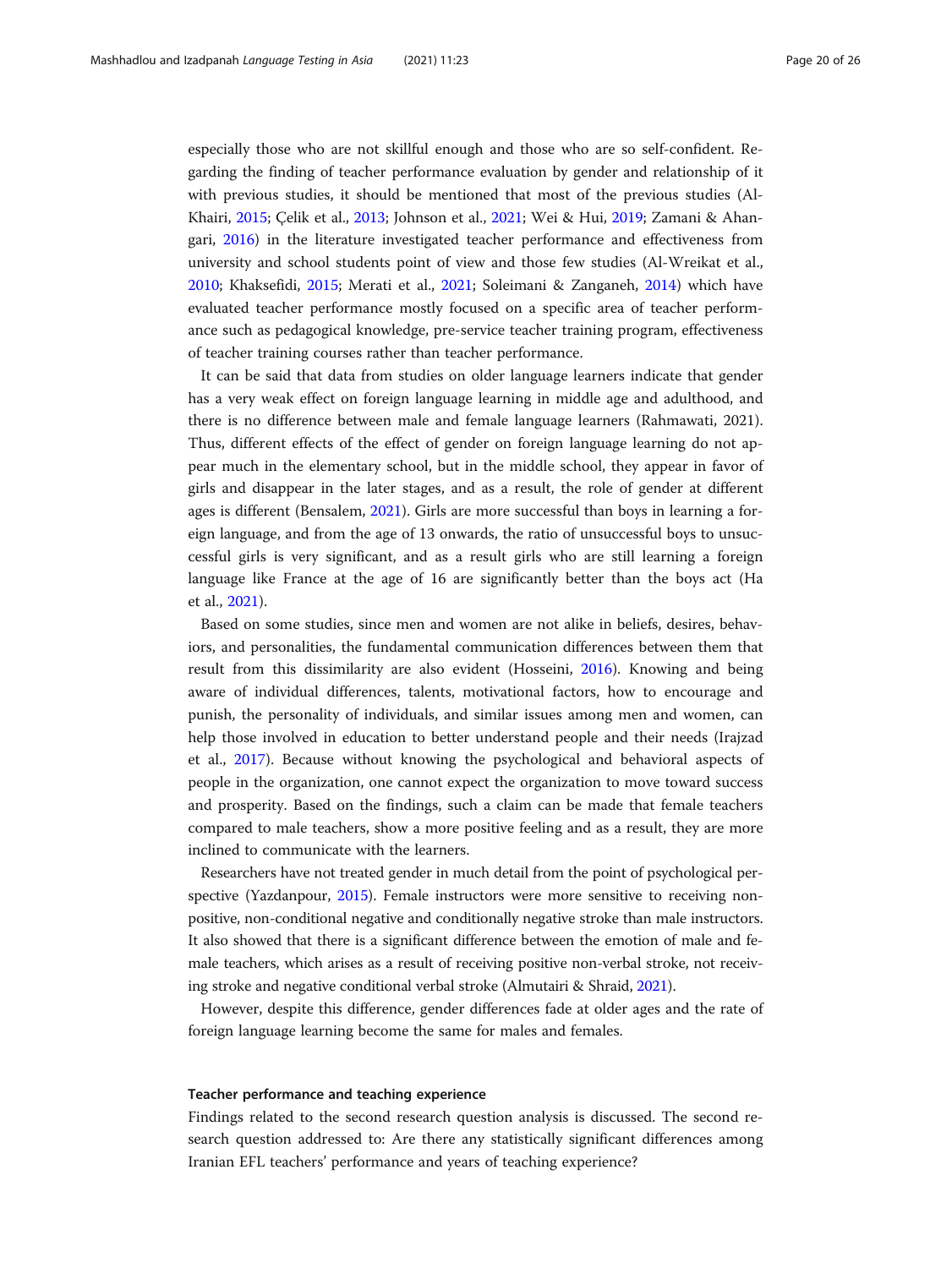Generally, results indicated that there is no significant difference between experienced (more than 5 years of teaching) and less experienced teachers (less than 5 years experienced teaching). In other words, both groups indicated almost equal performance in their teaching process. One possible explanation for this might be that teachers evaluated their own performance; therefore, it is possible that both experienced and less experienced teachers rate their performance highly. Although it was seen that there is no significant difference between the performance of experienced and less experienced teachers, there were some slight differences between the performance of experienced and less experienced teachers in some categories of the questionnaire. Results from the independent samples T test showed that both experienced and less experienced teachers rated their performance almost equally in domains of listening, speaking, reading, content knowledge, classroom management, and professional development. However, the values of Sig =  $0.01$ ,  $0.01$ ,  $0.02$ ,  $0.01$ ,  $0.03 < 0.05$  for writing, vocabulary, designing and performing instruction, assessment, and familiarity with students showed that there are differences between the performance of experienced and less experienced teachers.

It seems possible that these results are due to teachers' experiences in different areas of teaching. Another possible explanation could be related to the amount of content and pedagogical knowledge which each teacher might have. In other words, teacher education and degree (whether they have a bachelor or master degree) might influence teacher performance along with their experience which has not been taken into account in this study. So, it is possible that teacher performance differences in these domains of the study be rooted in their degree level or education.

The findings of the present study are similar to (Argudo Alfah et al., 2021; Firoozjahantigh et al., [2021\)](#page-23-0) in that they showed a teacher having more than 15 years of experience with bachelor degree and teachers having less than 5-year experience with a master degree had a high positive performance in using quality standards in their teaching experience in comparison to teachers having less than 5-year experience with bachelor degree. Also, the finding of the study relating to performing instruction domain was in agreement with another study conducted by Al-Thumali ([2011\)](#page-22-0).

Similarly, he found that there was a significant difference between teachers' performance in planning and management of learning based on their teaching experience. It was found that teachers with less than 15-year experience had higher performance in comparison to teachers with more than 15 years of experience of teaching. However, it should be taken into account that the years of experience in the mentioned study was different from this study. According to the findings of the present study, it appears that experience and gender are two factors that represent valuable information to researchers and teachers in teaching English and evaluation of English teachers.

From the perspective of ideal identity items, it should be said that almost all respondents agreed on these items and the increase in teaching years only in most of them agree with the change in the creation of statistical tests confirm this finding and perhaps it can be said that there is no significant difference between teaching years and teaching experience. Another explanation for this may be that the increase in the number of years of teaching only affects the knowledge and belief system that is one of the components that shape identity from Clark (2008)'s perspective, although this claim needs further research.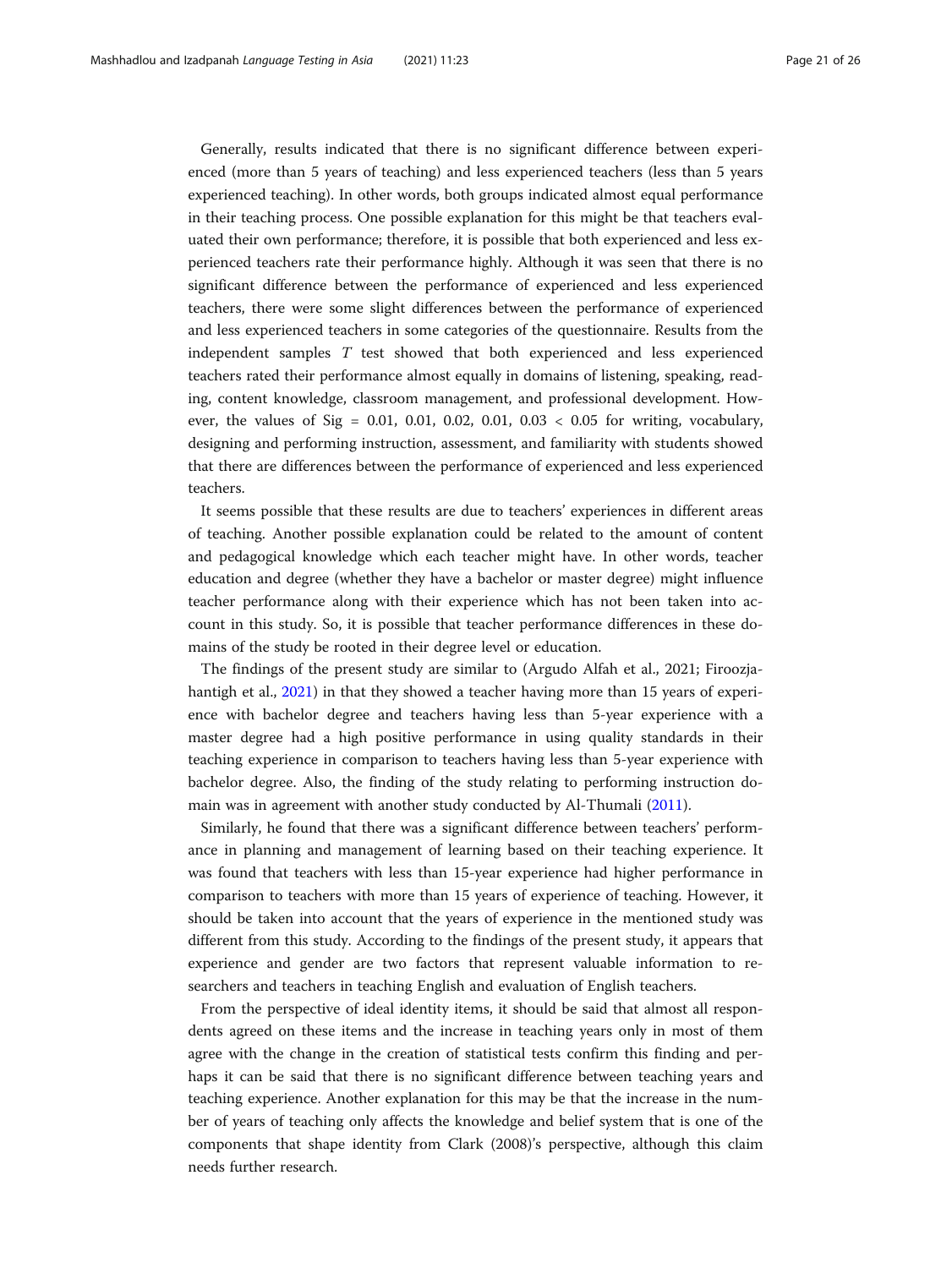<span id="page-21-0"></span>In order to identify the requirements of designing the target model for teacher performance evaluation, the present study was limited to investigation of teacher evaluation background, teachers and experts' opinions, and requirements of educational documents in the country. Another limitation is related to data collection method which is questionnaires. This method of data collection with small number of the participants affects generalizability of data. It should be noted that using convenience sampling method is another limitation of the study.

### Conclusion

This study aimed to evaluate Iranian EFL teachers' performance. Also, it was intended to compare EFL teachers' performance based on two criteria of their gender difference and teaching experience (less than 5-year experience with more than 5-year experience teachers). To the first aim, the Delphi technique was used to develop a questionnaire. In the first round, 25 experts including university lecturers and experienced instructors in the field of English teaching were asked to answer open-ended questions regarding important issues in the evaluation of an English teacher. Then, the related themes emerged. Using emerged themes, a questionnaire including 100 questions were designed and measured on a linear scale  $(1 = not important to 5 = absolutely essential)$ . After calculating the frequency of each item, the results were resent to the panel to rate the questions.

In the last phase, three criteria including 1—the mean 4 and more, 2—standard deviation less than 1, 3—less than 10% of the participants do not answer the item were considered to decide on the final questions and components of the questionnaire. Returning to the question posed at the beginning of this study, it is now possible to show the most important domains for evaluation of Iranian English teachers' performance. The most obvious finding from this study was that language skills, performing instruction, assessment, familiarity with students, content knowledge, classroom management, and professional development were considered important categories that should be taken into account in the teacher evaluation process.

The final version of the questionnaire was used to examine teacher performance based on their gender and teaching experience. The questionnaire was distributed using Google form. One hundred fifty questionnaires were filled correctly and analyzed using SPSS 22. It was found that gender cannot be considered a key factor in teacher performance. In other words, it was found that male and female teachers rated their performance almost equally. The last part of the study which compared teacher performance based on teaching experience showed slight differences in some domains of teaching between experienced and less experienced teachers.

#### Abbreviations

JPS: Jackson Public Schools; ESL/EFL: English as a second/foreign language; TTU: Teacher Training University

#### Supplementary Information

The online version contains supplementary material available at [https://doi.org/10.1186/s40468-021-00140-7.](https://doi.org/10.1186/s40468-021-00140-7)

Additional file 1:. Appendix A. Second Phase of Delphi Technique: Descriptive Statistics of Experts Opinions on Questionnaire. Appendix B. The Results of Questionnaire Based on Defined Criteria. Appendix C. Final Version of Questionnaire.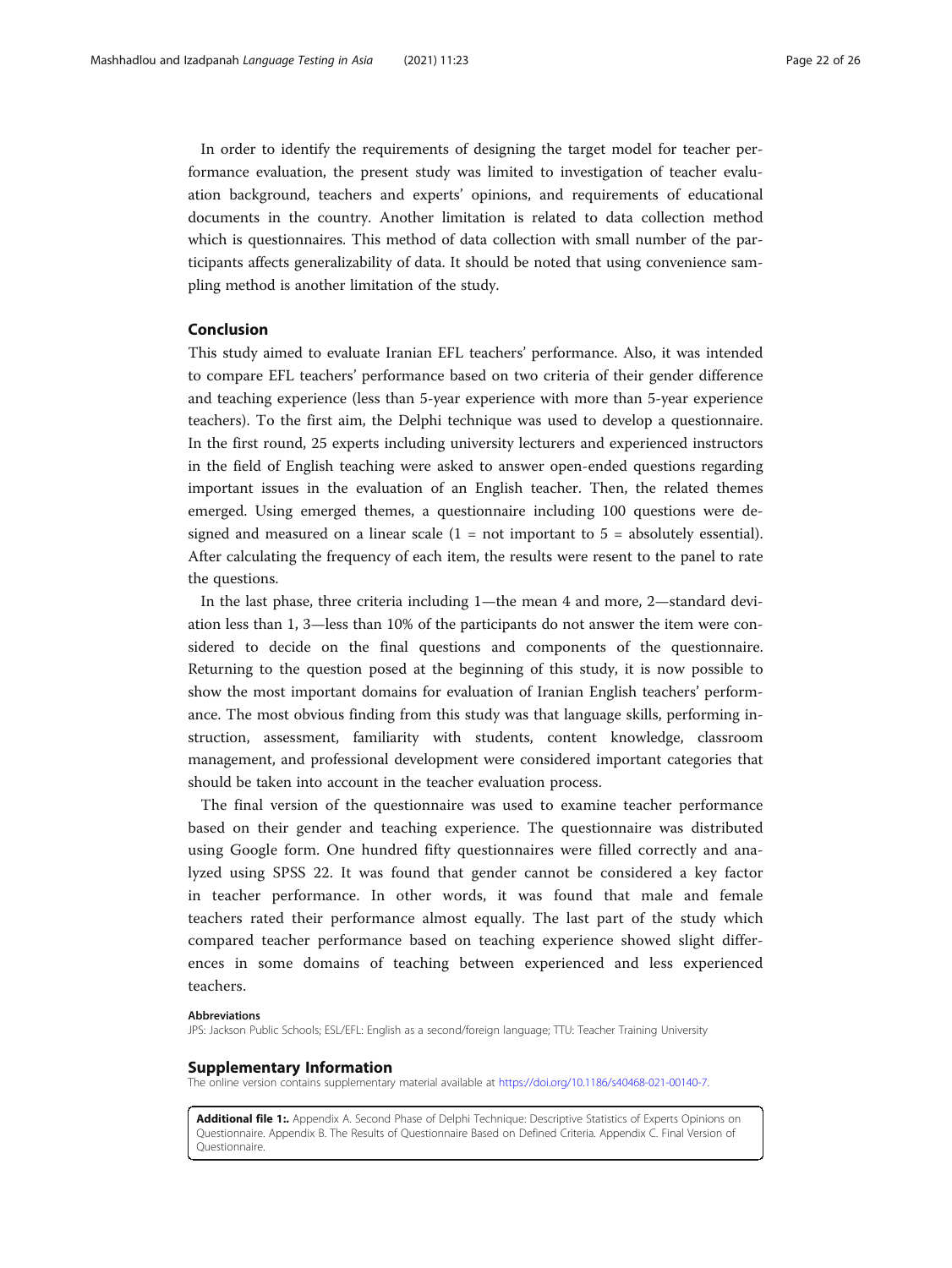#### <span id="page-22-0"></span>Acknowledgements

Not applicable.

#### Authors' contributions

Both authors of the research had more or less equal contributions in the process of conception, design, acquisition of data, analysis, and interpretation of data. They have all been involved in revising the manuscript critically to the same extent. All take public responsibility for the whole content. All are equally accountable for all aspects of the work. All authors read and approved the final manuscript.

### Authors' information

Siros Izadpanah

- 1. Ph.D in TEFL and Faculty member of the university from 1997
- 2. Publishing 70 articles in different journals in the world
- 3. <https://publons.com/dashboard/summary/>
- 4. Web of Science Researcher ID [AAG-8887-2020](https://publons.com/researcher/AAG-8887-2020/)
- 5. [https://scholar.google.com/scholar?hl=en&as\\_sdt=0%2C5&q=siros+izadpanah&oq=sir](https://scholar.google.com/scholar?hl=en&as_sdt=0%2C5&q=siros+izadpanah&oq=sir)

#### Haleh Mashhadlou

- 1. MA in English language teaching
- 2. She has 10-year experience in teaching English language

#### Funding

The study has not received any funding.

#### Availability of data and materials

The data will be available upon requesting from corresponding author—[cyrosizadpanah@yahoo.com](mailto:cyrosizadpanah@yahoo.com)

#### **Declarations**

#### Competing interests

The authors declare that they have no competing interests.

#### Received: 29 June 2021 Accepted: 11 September 2021 Published online: 02 November 2021

#### References

- Aghaalikhani, H., & Maftoon, P. (2018). English teacher education programs and professionalism: The case of Iranian novice/ experienced teachers. Research in English Language Pedagogy (RELP), 6(1), 78–94. [https://doi.org/10.30486/RELP.2018.53](https://doi.org/10.30486/RELP.2018.538776) [8776](https://doi.org/10.30486/RELP.2018.538776).
- Al-Khairi, M. (2015). Qualities of an ideal English language teacher: A gender-based investigation in a Saudi context. Journal of Education and Practice, 6(15), 88–98 Retrieved from <https://files.eric.ed.gov/fulltext/EJ1079989.pdf>.
- Almutairi, T. S., & Shraid, N. S. (2021). Teacher evaluation by different internal evaluators: Head of departments, teachers themselves, peers and students. International Journal of Evaluation and Research in Education, 10(2), 588–596.
- Al-Thumali, A. D. A. (2011). Evaluating EFL intermediate teachers' performance in the light of quality standards in Saudi Arabia (Master's thesis, Taif university, Taif, Saudi Arabia). Retrieved from <https://files.eric.ed.gov/fulltext/ED525726.pdf>
- Al-Wreikat, Y. A. A. S., Abdullah, B., & Kabilan, M. K. (2010). An evaluation of Jordanian EFL teachers' in-service training courses teaching techniques effectiveness. English Language Teaching, 3(4), 18–27 Retrieved from [http://files.eric.ed.gov/fulltext/](http://files.eric.ed.gov/fulltext/EJ1081970.pdf) [EJ1081970.pdf](http://files.eric.ed.gov/fulltext/EJ1081970.pdf).
- Arabzadeh, Z. (2016). Comparison of differences in performance evaluation of EFL teachers by students and teachers' selfevaluation (Unpublished Master Thesis, University of Tabriz, Tabriz, (X)). Retrieved from https://ganj.(X)doc.ac.ir/viewer/ 6036038b358ace8320e186ee7610c6bd
- Argudo Serrano, J. C., Fajardo-Dack, T. M., Abad Celleri, M. P., & Cabrera-Tenecela, H. P. (2021). Students' perceptions on their EFL teacher efficacy: A study on EFL teachers' language proficiency and their self-efficacy. MEXTESOL Journal, 45(1), 99– 121.
- Atai, M. R., & Mazlum, F. (2013). English language teaching curriculum in (X): Planning and practice. The Curriculum Journal, 24(3), 389–411. <https://doi.org/10.1080/09585176.2012.744327>.
- Baniasad-Azad, S., Tavakoli, M., & Ketabi, S. (2016). EFL teacher education programs in (X). The absence of teachers' involvement. , 19(2), 61–86. Retrieved from [https://ijal.khu.ac.ir/article-1-2728-en.pdf.](https://ijal.khu.ac.ir/article-1-2728-en.pdf) [https://doi.org/10.29252/ijal.19.2.61.](https://doi.org/10.29252/ijal.19.2.61)
- Barabino, S., Aragona, P., di Zazzo, A., Rolando, M., & with the contribution of selected ocular surface experts from the Società Italiana di Dacriologia e Superficie Oculare. (2021). Updated definition and classification of dry eye disease: Renewed proposals using the nominal group and Delphi techniques. European Journal of Ophthalmology, 31(1), 42-48, DOI: [https://](https://doi.org/10.1177/1120672120960586) [doi.org/10.1177/1120672120960586](https://doi.org/10.1177/1120672120960586)
- Barnes, B. D., & Lock, G. (2013). Student perceptions of effective foreign language teachers: A quantitative investigation from a Korean University. Australian Journal of Teacher Education, 38(2), 18–36. <https://doi.org/10.14221/ajte.2013v38n2.2>.
- Belton, I., Wright, G., Sissons, A., Bolger, F., Crawford, M. M., Hamlin, I., … Vasilichi, A. (2021). Delphi with feedback of rationales: How large can a Delphi group be such that participants are not overloaded, de-motivated, or disengaged? Technological Forecasting and Social Change, 170, 198.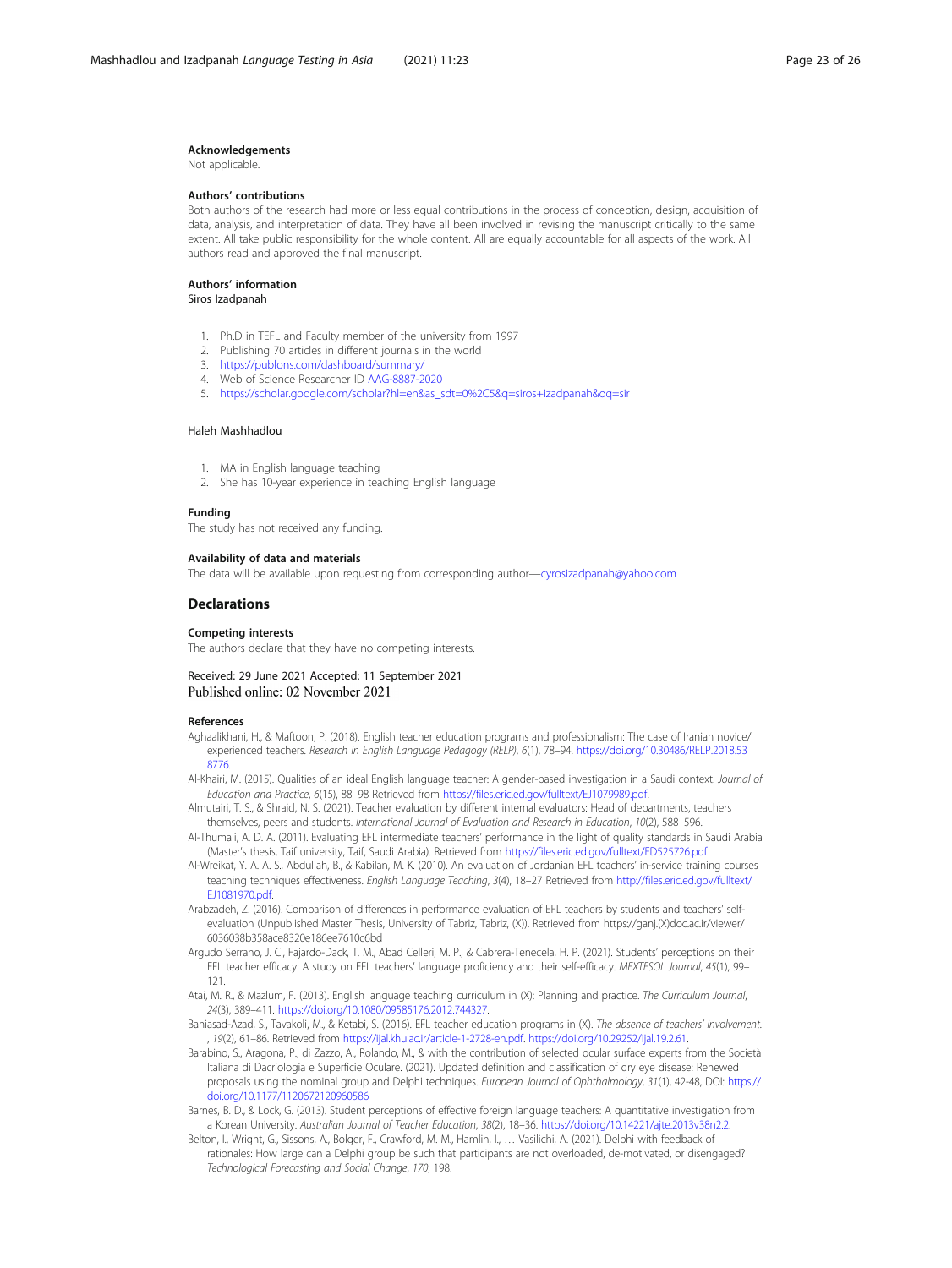<span id="page-23-0"></span>Bensalem, E. (2021). Classroom enjoyment and anxiety among Saudi undergraduate EFL students: Does gender matter? Vigo International Journal of Applied Linguistics, 1(18), 9–34.

Borg, S. (2006). The distinctive characteristics of foreign language teachers. Language Teaching Research, 10(1), 3–31. [https://](https://doi.org/10.1191/1362168806lr182oa) [doi.org/10.1191/1362168806lr182oa](https://doi.org/10.1191/1362168806lr182oa). [https://doi.org/10.1191/1362168806lr182oa.](https://doi.org/10.1191/1362168806lr182oa)

Borg, S. (2018). Teacher evaluation: Global perspectives and their implications for English language teaching: A literature review. Delhi: British Council.

- Burroughs, N., Gardner, J., Lee, Y., Guo, S., Touitou, I., Jansen, K., & Schmidt, W. (2019). A review of the literature on teacher effectiveness and student outcomes, In Teaching for Excellence and Equity (pp. 7-17) (). Cham: Springer.
- Çelik, S., Arikan, A., & Caner, M. (2013). In the eyes of Turkish EFL learners: What makes an effective foreign language teacher? Online Submission., 20(2), 287–297 Retrieved from [https://files.eric.ed.gov/fulltext/ED549671.pdf.](https://files.eric.ed.gov/fulltext/ED549671.pdf)
- Challob, A. I. (2021). The effect of flipped learning on EFL students' writing performance, autonomy, and motivation. Education and Information Technologies, 3, 1–27. <https://doi.org/10.1007/s10639-021-10434-1>.
- Chen, X., & Wang, Y. (2021). The existing problems of English teachers' classroom evaluation language and its countermeasures in junior middle school. In 2021 2nd Asia-Pacific Conference on Image Processing, Electronics and Computers (pp. 162-165)
- Chisa, K. (2020). Shaping policy and practice in South Africa's heritage institutions through expert opinion: A Delphi method study. In Handbook of Research on Connecting Research Methods for Information Science Research (pp. 192-207). IGI Global.

Cullen, J. B., Koedel, C., & Parsons, E. (2021). The compositional effect of rigorous teacher evaluation on workforce quality. Education Finance and Policy, 16(1), 7-41.

Danielson, C., & McGrill, T. L. (2000). Teacher evaluation to enhance professional practice. Learning and Instruction, 44, 74–86. Danielson, C. (2001a). "New trends in teacher evaluation". Educational Leadership. 58. pp. 12-15

Danielson, C. (2001b). "New trends in teacher evaluation". Educational Leadership. 58. pp. 12-15.

Davis, D. A., Mazmanian, P. E., Fordis, M., Van Harrison, R., Thorpe, K. E., & Perrier, L. (2006). Accuracy of physician selfassessment compared with observed measures of competence: A systematic review. Journal of the American Medical Association, 296(9), 1094–1102. [https://doi.org/10.1001/jama.296.9.1094.](https://doi.org/10.1001/jama.296.9.1094)

- Donaldson, M. L., & Firestone, W. (2021). Rethinking teacher evaluation using human, social, and material capital. Journal of Educational Change, 1, 1–34.
- Firoozjahantigh, M., Fakhri Alamdari, E., & Marzban, A. (2021). Investigating the effect of process-based instruction of writing on the IELTS writing task two performance of Iranian EFL learners: Focusing on hedging & boosting. Cogent Education, 8(1), 1881202. <https://doi.org/10.1080/2331186X.2021.1881202>.

Flostrand, A., Pitt, L., & Bridson, S. (2020). The Delphi technique in forecasting–A 42-year bibliographic analysis (1975–2017). Technological Forecasting and Social Change, 150, 119773. <https://doi.org/10.1016/j.techfore.2019.119773>.

- Galluzzo, G. R. (2005). Performance assessment and renewing teacher education the possibilities of the NBPTS standards. The Clearing House: A Journal of Educational Strategies, Issues and Ideas, 78(4), 142–145. <https://doi.org/10.3200/TCHS.78.4.142-145>.
- Gatbonton, E. (1999). Investigating novice and experienced esl teacher differences: Implications for teacher training. Japan Association for Language Teaching (JALT) Journal, 23(6), 83-104.
- Gnanasekaram, G., & Hoar, A. (2021). Audit on availability, quality and frequency of clincal and educational supervision. BJPsych Open, 7(1), S79–S79. <https://doi.org/10.1192/bjo.2021.249>.
- Gruetzemacher, R., Dorner, F. E., Bernaola-Alvarez, N., Giattino, C., & Manheim, D. (2021). Forecasting AI progress: A research agenda. Technological Forecasting and Social Change, 170, 195. <https://doi.org/10.1016/j.techfore.2021.120909>.
- Ha, X. V., Murray, J. C., & Riazi, A. M. (2021). High school EFL students' beliefs about oral corrective feedback: The role of gender, motivation and extraversion. Studies in Second Language Learning and Teaching, 11(2), 235–264. [https://doi.org/1](https://doi.org/10.14746/ssllt.2021.11.2.4) [0.14746/ssllt.2021.11.2.4](https://doi.org/10.14746/ssllt.2021.11.2.4).
- Heller, J. I., Daehler, K. R., Wong, N., Shinohara, M., & Miratrix, L. W. (2012). Differential effects of three professional development models on teacher knowledge and student achievement in elementary science. Journal of Research in Science Teaching, 49(3), 333-362. 10.1002/tea.21004
- Hill, H. C., Rowan, B., & Ball, D. (2005). Effects of teachers' mathematical knowledge for teaching on student achievement. American Educational Research Journal, 42(1), 371–406. <https://doi.org/10.3102/00028312042002371>.
- Hosseini, S. (2016). EFL teachers' perceptions of stroke and their application in class: A qualitative study. (Unpublished Master's thesis). Mashhad, Iran: Ferdowsi University of Mashhad.
- Hosseini, S. M., Shahhosseini, M. A., & Ahmadzehi, A. (2021). Developing and designing competency-based performance management elevation model on high school teacher in Iran: A mixed-method approach. Journal of Management and Planning In Educational System, 13(2), 195–236. [https://doi.org/10.52547/mpes.13.2.195.](https://doi.org/10.52547/mpes.13.2.195)
- Irajzad, F., Pishghadam, R., & Shahriari, H. (2017). Examining the stroking behavior of English, Persian, and Arabic school teachers in Iran: A mixed-methods study. International Journal of Instruction, 10(2), 219–236. [https://doi.org/10.12973/iji.2](https://doi.org/10.12973/iji.2017.10114a) [017.10114a](https://doi.org/10.12973/iji.2017.10114a).
- Irvine, J. (2018). Relationship between teaching experience and teacher effectiveness: Implications for policy decisions. Journal of Instructional Pedagogies, 22(1), 1–19 Retrieved [https://www.researchgate.net/publication/331635835\\_Relationship\\_](https://www.researchgate.net/publication/331635835_Relationship_between_teaching_experience_and_teacher_effectiveness_implications_for_policy_decisions) [between\\_teaching\\_experience\\_and\\_teacher\\_effectiveness\\_implications\\_for\\_policy\\_decisions.](https://www.researchgate.net/publication/331635835_Relationship_between_teaching_experience_and_teacher_effectiveness_implications_for_policy_decisions)
- Jackson Public Schools (JPS). (2013). Teacher performance evaluation handbook. Stakeholders committee members. Retrieved from <https://www.nctq.org/dmsView/70-07>
- Johnson, E. S., Zheng, Y., Crawford, A. R., & Moylan, L. A. (2021). The relationship of special education teacher performance on observation instruments with student outcomes. Journal of learning disabilities, 54(1), 54–65. [https://doi.org/10.1177/](https://doi.org/10.1177/0022219420908906) [0022219420908906](https://doi.org/10.1177/0022219420908906).
- Johnson, K. E., & Golombek, P. R. (2011). Research on second language teacher education: A sociocultural perspective on professional development. New York: Taylor & Francis. <https://doi.org/10.4324/9780203844991>.
- Jones, E., Bergin, C., & Murphy, B. (2021). Principals may inflate teacher evaluation scores to achieve important goals. Educational Assessment, Evaluation and Accountability, 2, 1–32.
- Jyoti Sankar, P. (2018). Innovations and initiatives in teacher education. ZENITH International Journal of Multidisciplinary Research, 8(5), 116–124 Retrieved from [http://www.indianjournals.com/ijor.aspx?target=ijor:zijmr&volume=8&issue=5&a](http://www.indianjournals.com/ijor.aspx?target=ijor:zijmr&volume=8&issue=5&article=011) [rticle=011.](http://www.indianjournals.com/ijor.aspx?target=ijor:zijmr&volume=8&issue=5&article=011)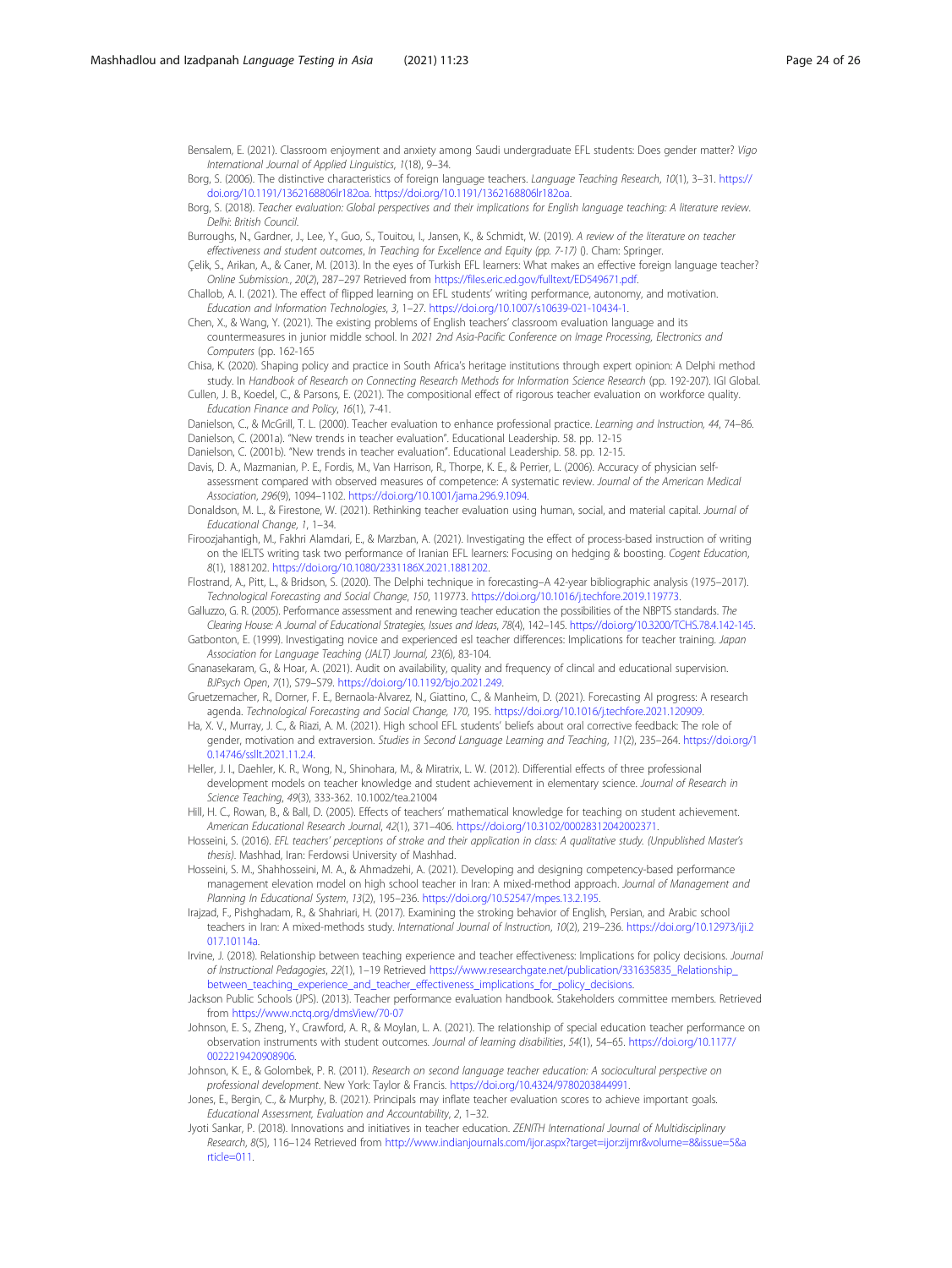<span id="page-24-0"></span>Kálmán, O., Tynjälä, P., & Skaniakos, T. (2020). Patterns of university teachers' approaches to teaching, professional development and perceived departmental cultures. Teaching in Higher Education, 25(5), 595–614. [https://doi.org/10.1](https://doi.org/10.1080/13562517.2019.1586667) 080/13562517.2019.1586667

- Kennedy, M. M. (2010). Approaches to annual performance assessment. In M. M. Kennedy (Ed.), Teacher Assessment and the Quest for Teacher Quality a Handbook The American Association of Colleges for teacher Education.
- Khaksefidi, S. (2015). Foreign language teaching in (X): A model for effective EFL teaching in the (X)ian context. Theory and Practice in Language Studies, 5(5), 1060-1071. DOI[:https://doi.org/10.17507/tpls.0505.22](https://doi.org/10.17507/tpls.0505.22)
- Khanjani, A., Vahdany, F., & Jafarigohar, M. (2017). EFL teacher education in (X): Does it promote trainees' pedagogical content knowledge? Research in Applied Linguistics, 8(2), 159–186 Retrieved from [https://www.sid.ir/FileServer/JE/51013020170208.](https://www.sid.ir/FileServer/JE/51013020170208)
- Lamm, K. W., Randall, N., Lamm, A. J., & Sapp, L. R. (2021). Extension Organizational Strengths: A Delphi Analysis. Journal of Agricultural Education, 62(2), 53–65.
- Landeta, J. (2006). Current validity of the Delphi method in social sciences. Technological Forecasting and Social Change, 73(5), 467–482.
- Looney, J. (2011). Developing high-quality teachers: Teacher evaluation for improvement. European Journal of Education, 46(4), 440–455. [https://doi.org/10.1111/j.1465-3435.2011.01492.x.](https://doi.org/10.1111/j.1465-3435.2011.01492.x)
- Mackey, A., & Gass, S. M. (2015). Second language research: Methodology and design. Routledge, New York. [https://doi.org/1](https://doi.org/10.4324/9781315750606) [0.4324/9781315750606.](https://doi.org/10.4324/9781315750606)
- Mahvelati, E. H. (2021). Learners' perceptions and performance under peer versus teacher corrective feedback conditions. Studies in Educational Evaluation, 1, 70–97. [https://doi.org/10.1016/j.stueduc.2021.100995.](https://doi.org/10.1016/j.stueduc.2021.100995)
- Martin, N. K., Yin, Z., & Mayall, H. (2006). Classroom Management Training, Teaching Experience and Gender: Do These Variables Impact Teachers' Attitudes and Beliefs toward Classroom Management Style? Online Submission, 1, 2–15.
- Mazandarani, O., & Troudi, S. (2021). Measures and features of teacher effectiveness evaluation: Perspectives from Iranian EFL lecturers. Educational Research for Policy and Practice, 2, 1–24. <https://doi.org/10.1007/s10671-021-09290-0>.
- McLaughlin, B. (1990). The relationship between first and second languages: Language proficiency and language aptitude. The development of second language proficiency, 1, 158–178.
- Merati, H., Ghonsooly, B., & Alavi, S. M. (2021). Emotional intelligence and cultural quotient as predictors of pragmatic performance in EFL. International Journal of Language Studies, 15(2), 45–68.
- Mukerhji, S. N. (2019). Education. Journal of Baltic Science Education, 19(1), 36–49 Retrieved from [https://www.britannica.com/](https://www.britannica.com/topic/education) [topic/education.](https://www.britannica.com/topic/education)
- Navidinia, H., Reza Kiani, G., Akbari, R., & Ghaffar Samar, R. (2015). EFL teacher performance evaluation in Iranian high schools: Examining the effectiveness of the status quo and setting the groundwork for developing an alternative model. The International Journal of Humanities, 21(4), 27–53. Retrieved from <http://hsmsp.modares.ac.ir/article-27-6297-en.pdf>.
- Niederberger, M., & Spranger, J. (2020). Delphi technique in health sciences: A map. Frontiers in public health, 8, 457–479. <https://doi.org/10.3389/fpubh.2020.00457>.
- Pishghadam, R., Derakhshan, A., Zhaleh, K., & Al-Obaydi, L. H. (2021). Students' willingness to attend EFL classes with respect to teachers' credibility, stroke, and success: A cross-cultural study of Iranian and Iraqi students' perceptions. Current Psychology, 2, 1–15.
- Rahman, F., Jumani, N. B., Akhter, Y., Chisthi, S. U. H., & Ajmal, M. (2011). Relationship between training of teachers and effectiveness teaching. International Journal of Business and Social Science, 2(4), 150–160 Retrieved from [http://ijbssnet.](http://ijbssnet.com/journals/Vol._2_No._4%3B_March_2011/18.pdf) [com/journals/Vol.\\_2\\_No.\\_4%3B\\_March\\_2011/18.pdf](http://ijbssnet.com/journals/Vol._2_No._4%3B_March_2011/18.pdf).
- Rezaee, A., & Sarani, A. (2017). Job performance of Iranian English teachers: Do teaching experience and gender make a difference? Iranian Journal of English for Academic Purposes, 6(2), 13–22 Retrieved from [http://journalscmu.sinaweb.net/a](http://journalscmu.sinaweb.net/article_62750.html) [rticle\\_62750.html](http://journalscmu.sinaweb.net/article_62750.html).
- Richards, J. C. (2010). Competence and performance in language teaching. RELC journal, 41(2), 101–122. [https://doi.org/10.11](https://doi.org/10.1177/0033688210372953) [77/0033688210372953](https://doi.org/10.1177/0033688210372953).
- Richards, J. C., & Schmidt, R. W. (2013). Longman dictionary of language teaching and applied linguistics. Routledge. [https://doi.](https://doi.org/10.4324/9781315833835) [org/10.4324/9781315833835](https://doi.org/10.4324/9781315833835).
- Samson, J. F., & Collins, B. A. (2012). Preparing all teachers to meet the needs of English language learners: Applying research to policy and practice for teacher effectiveness. Center for American Progress., 3(2), 1-29 Retrieved from [https://files.eric.ed.](https://files.eric.ed.gov/fulltext/ED535608.pdf) [gov/fulltext/ED535608.pdf.](https://files.eric.ed.gov/fulltext/ED535608.pdf)
- Santiago, P., & Benavides, F. (2009). Teacher evaluation: A conceptual framework and examples of country practices, paper presented at the OECD-Mexico workshop "Towards a Teacher Evaluation Framework in Mexico: International Practices, Criteria and Mechanisms", Mexico City, 1-2 December 2009.
- Scriven, M. (1981). Summative teacher evaluation. In J. Millman (Ed.), Handbook of Teacher Evaluation. Beverly Hills: Sage Publications Inc..
- Soleimani, H., & Zanganeh, H. (2014). A survey on knowledge, dispositions, and performances of pre-service EFL teacher training programs in (X). Procedia-Social and Behavioral Sciences, 98(33), 1802–1810. [https://doi.org/10.1016/j.sbspro.2014.](https://doi.org/10.1016/j.sbspro.2014.03.609) [03.609.](https://doi.org/10.1016/j.sbspro.2014.03.609)
- Tsui, A. (2003). Understanding expertise in teaching: Case studies of second language teachers. Cambridge University Press. Van Driel, J. H., & Berry, A. (2012). Teacher professional development focusing on pedagogical content knowledge.
	- Educational researcher, 41(1), 26–48. [https://doi.org/10.3102/0013189X11431010.](https://doi.org/10.3102/0013189X11431010)
- Vinhais, P., & Abelha, M. (2015). Supervision and appraisal of foreign language teachers' performance. Procedia-Social and Behavioral Sciences, 174(4), 783–790. <https://doi.org/10.1016/j.sbspro.2015.01.615>.
- Waters, T.; R.J. Marzano & B. McNulty (2003). Balanced leadership: What 30 years of research tells us about the effect of leadership on student achievement. Retrieved January 20, 2011, from Mid-Continent Research for Education and Learning web site: [http://eric.ed.gov/ERICDOCS/data/ericdocs 2sql/content\\_storage 01/0000019b/83/al.pdf](http://eric.ed.gov/ERICDOCS/data/ericdocs%202sql/content_storage%2001/0000019b/83/al.pdf)
- Wei, W., & Hui, S. K. F. (2019). Evaluating teacher performance in language learning classes: The gap between students and department administrators. Teachers and Teaching, 25(4), 486–500. [https://doi.org/10.1080/13540602.2019.1625763.](https://doi.org/10.1080/13540602.2019.1625763)
- Wilpers, A., Bahtiyar, M. O., Wall, D., Kobler, K., Sadler, L. S., Dixon, J. K., & Kennedy, H. P. (2021). Modified Delphi study on nursing practice and science in fetal care. Journal of Obstetric, Gynecologic & Neonatal Nursing, 50(1), 55–67. [https://doi.](https://doi.org/10.1016/j.jogn.2020.09.158) [org/10.1016/j.jogn.2020.09.158.](https://doi.org/10.1016/j.jogn.2020.09.158)